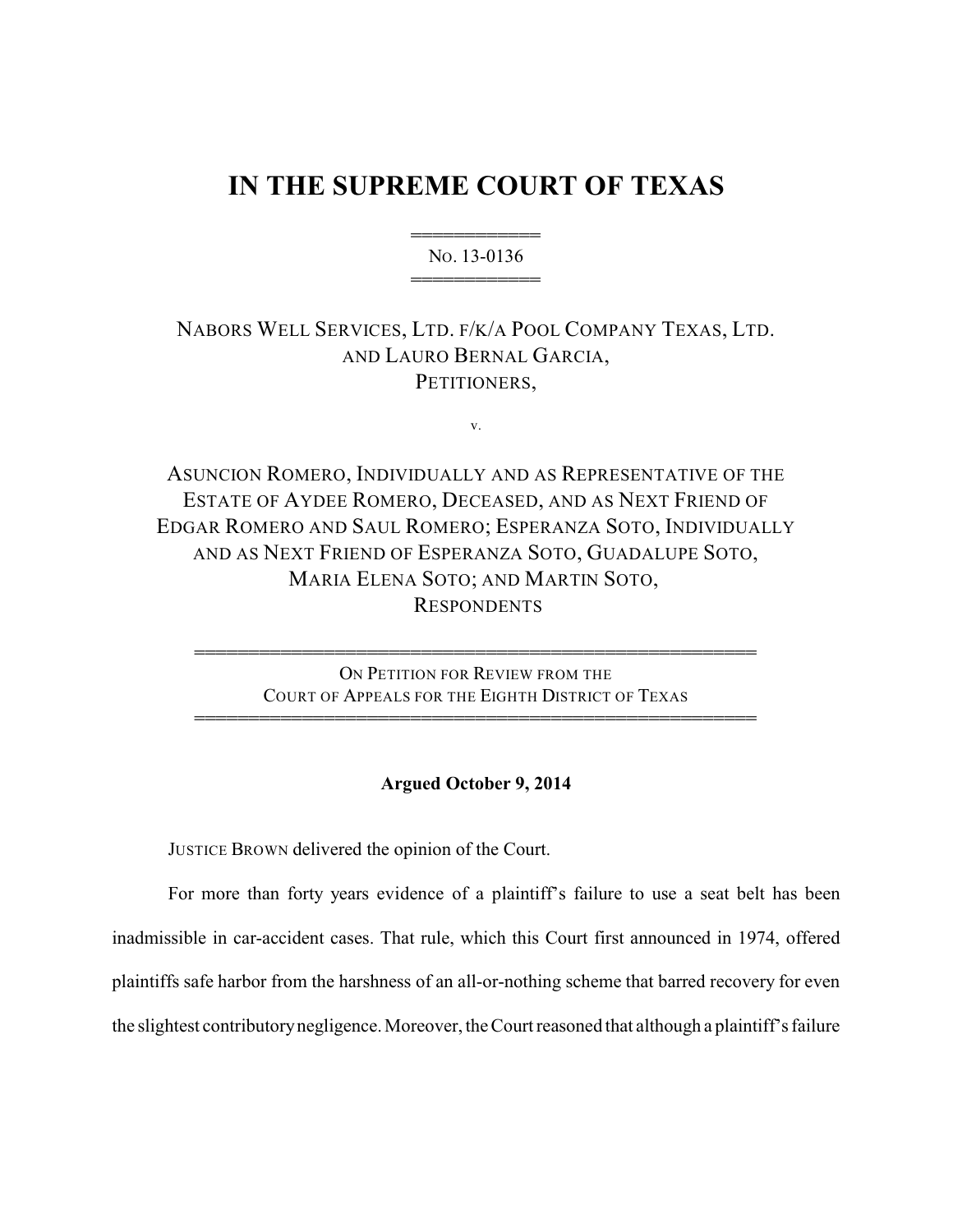to use a seat belt may exacerbate his injuries, it cannot *cause* a car accident, and therefore should not affect a plaintiff's recovery.

In 1985 the Legislature jumped in to statutorily prohibit evidence of use or nonuse of seat belts in all civil cases. It repealed that law in 2003, leaving our rule to again stand alone. But much has changed in the past four decades. The Legislature has overhauled Texas's system for apportioning fault in negligence cases—a plaintiff's negligence can now be apportioned alongside a defendant's without entirely barring the plaintiff's recovery. And unlike in 1974, seat belts are now required by law and have become an unquestioned part of daily life for the vast majority of drivers and passengers.

These changes have rendered our prohibition on seat-belt evidence an anachronism. The rule may have been appropriate in its time, but today it is a vestige of a bygone legal system and an oddity in light of modern societal norms. Today we overrule it and hold that relevant evidence of use or nonuse of seat belts is admissible for the purpose of apportioning responsibility in civil lawsuits.

**I**

This case arises from a collision between a Nabors Well Services, Ltd. transport truck and a Chevrolet Suburban with eight occupants—three adults and five children. Both vehicles were traveling southbound on two-lane U.S. Highway 285 in rural West Texas. As the transport truck slowed to make a left turn into a Nabors facility, Martin Soto, the Suburban's driver, pulled into the opposing traffic lane and attempted to pass the transport truck. As Soto passed, the transport truck began its left turn and clipped the Suburban, which careened off the highway and rolled multiple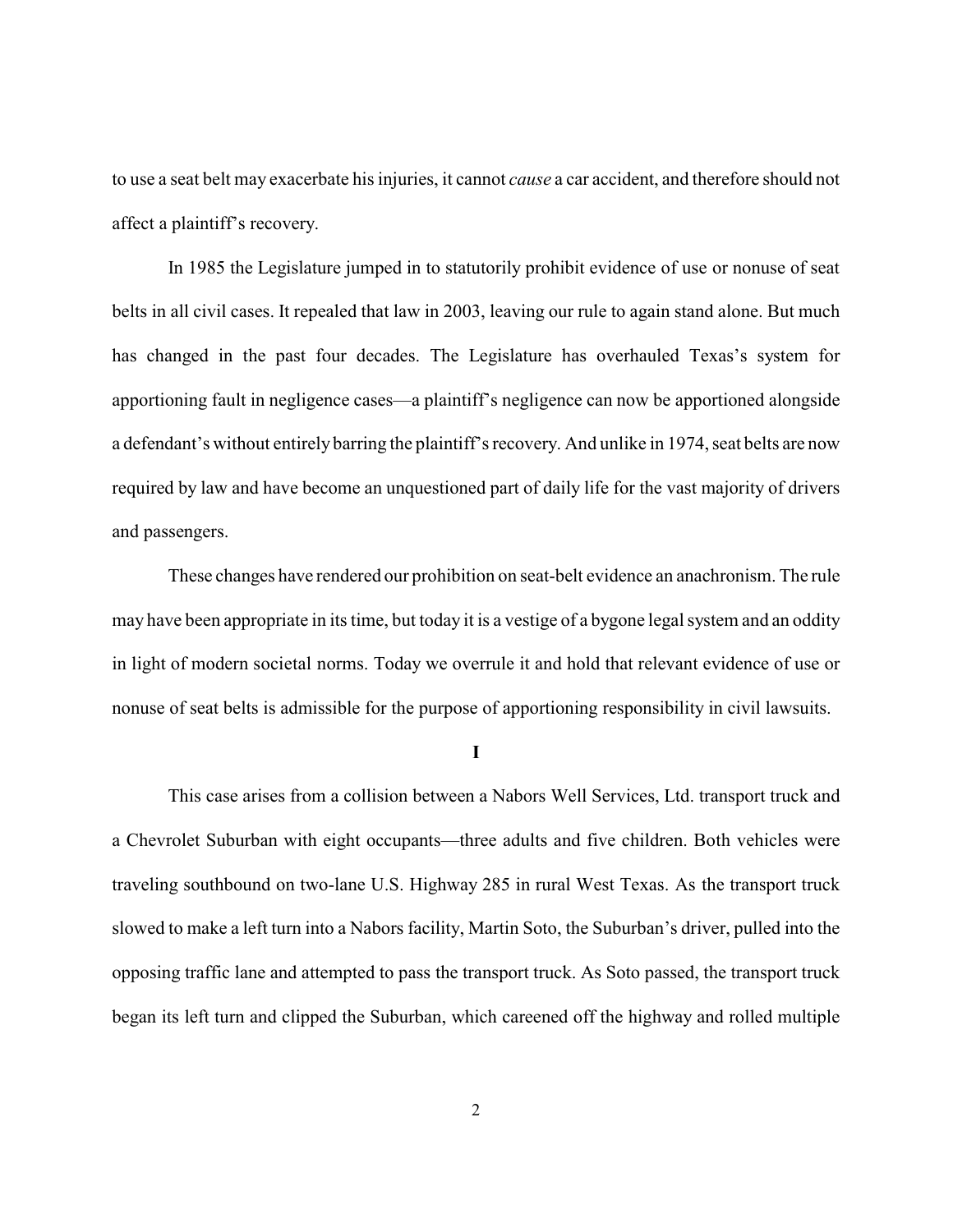times. The evidence is disputed as to whether the transport truck used a turn signal and for how long and whether Soto could have passed the transport truck within the legal passing zone.

Aydee Romero, an adult passenger, was killed in the accident. Martin, his wife Esperanza Soto, and all five children—Esperanza, Guadalupe, and Marielena Soto, and Edgar and Saul Romero—suffered injuries. There is conflicting evidence as to which occupants were belted and which were ejected from the Suburban. A responding state trooper wrote in his report that all occupants were unrestrained except Marielena and the elderEsperanza. But both of them, along with the younger Esperanza, testified they did not use seat belts, while Martin and Guadalupe testified they wore theirs. Guadalupe testified all occupants were ejected except for Martin and Edgar, but Edgar testified he was ejected. And an EMS report stated one of the family members reported at the scene that seven of eight occupants were ejected.

The Soto and Romero families sued Nabors and its truck driver. At trial, Nabors sought to offer expert testimony from a biomechanical engineer, James Funk, Ph.D., that seven of the eight Suburban occupants were unbelted (all except Martin, the driver), that five of those seven were ejected from the vehicle, and that the failure to use seat belts caused the passengers' injuries and the one fatality. Nabors also hoped to introduce evidence of a citation issued to Soto for driving without properly restraining the child passengers as well as testimony from the plaintiffs as to who was unbelted and who was ejected.

Following our precedent in *Carnation Co. v. Wong*, 516 S.W.2d 116 (Tex. 1974), the trial court excluded all evidence of nonuse of seat belts. Additionally, the trial court separately excluded portions of Dr. Funk's testimony on *Robinson* grounds, specifically, that Dr. Funk was unqualified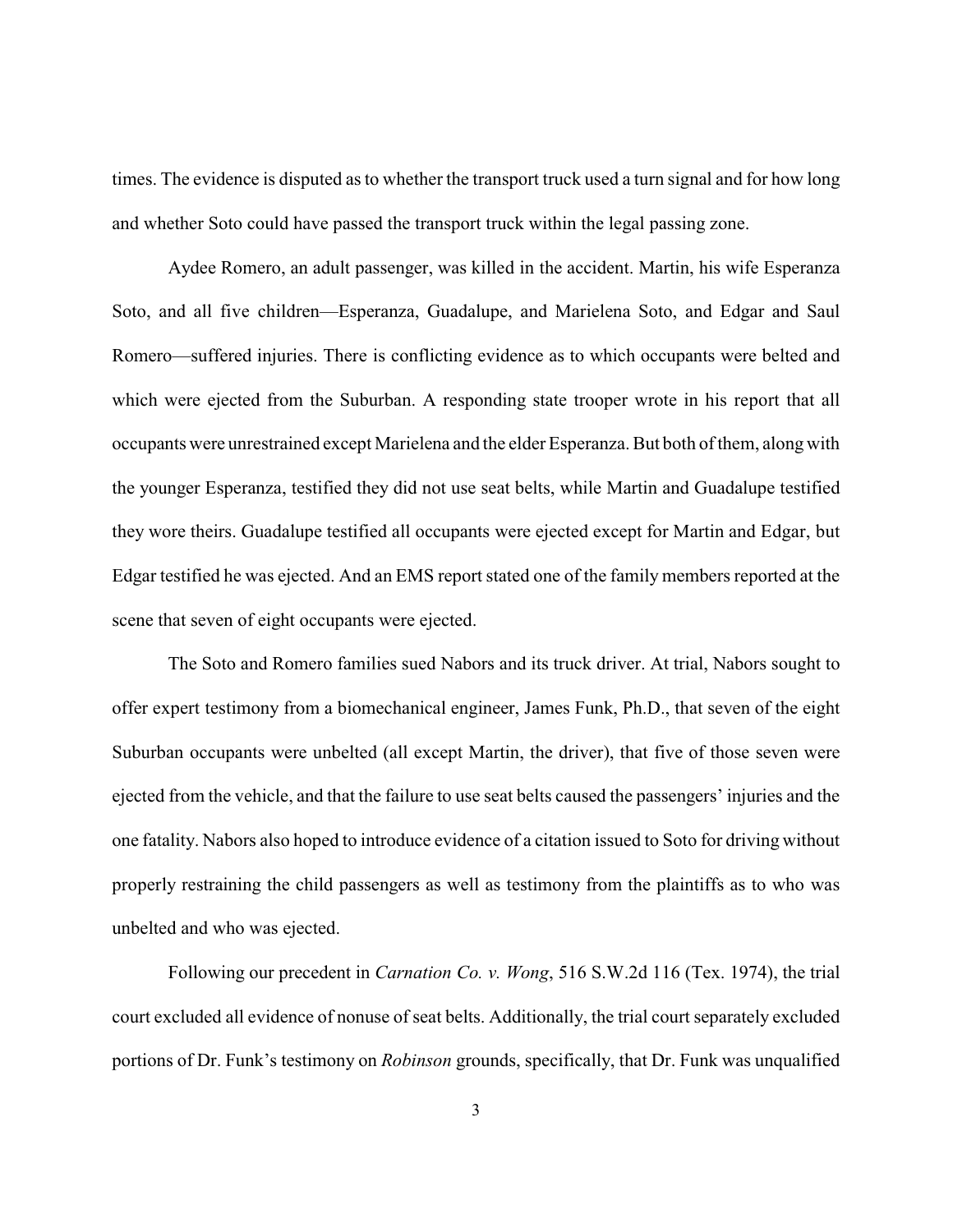to opine that the failure to use seat belts caused the unbelted occupants' injuries. *See E.I. du Pont de Nemours & Co. v. Robinson*, 923 S.W.2d 549 (Tex. 1995). The trial court emphasized that even if it had allowed seat-belt evidence, it would have excluded Dr. Funk's injury-causation testimony under *Robinson*. The jury found Nabors 51% and Soto 49% responsible for the accident, and awarded the Soto and Romero families collectively just over \$2.3 million.

The court of appeals affirmed the trial court's judgment based solely on the *Carnation* prohibition on seat-belt evidence. The court of appeals did not separately consider whether the trial court properly excluded Dr. Funk's injury-causation testimony under *Robinson*. We granted review to consider the current viability of *Carnation* in light of the Legislature's repeal of its statutory ban on seat-belt evidence.

#### **II**

## **A**

Texas's earliest cases on the admissibility of seat-belt evidence first appeared in the late 1960s. They culminated in this Court's 1974 decision in *Carnation* to severely limit admissibility of seat-belt evidence. The context within which these cases arose is instructive. First, there was no law requiring seat-belt use; in fact, a federal mandate that seat belts be installed as standard equipment on all new passenger vehicles was barely in its infancy. Brian T. Bagley, *The Seat Belt Defense in Texas*, 35 ST. MARY'S L.J. 707, 717 (2004). And second, Texas courts operated under an unforgiving all-or-nothing rule in negligence cases that entirely barred a plaintiff from recovery if the plaintiff himself was negligent in any way. *Parrot v. Garcia*, 436 S.W.2d 897, 901 (Tex. 1969).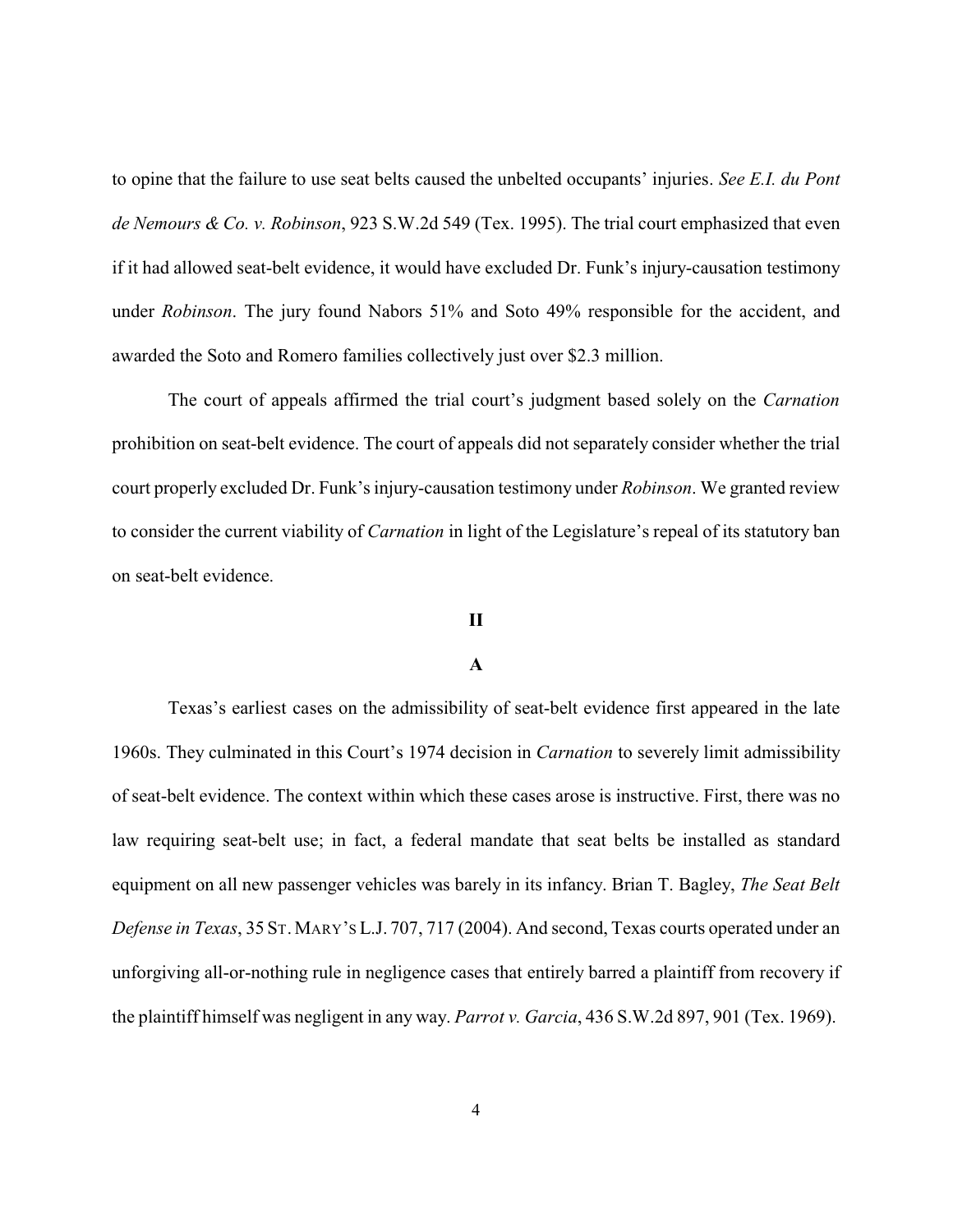The first court of appeals to address the issue was quick to point out that no statute required seat-belt use and no Texas authority supported a common-law duty to use seat belts. *See Tom Brown Drilling Co. v. Nieman*, 418 S.W.2d 337, 340–41 (Tex. Civ. App.—Eastland 1967, writ ref'd n.r.e.). And in lieu of forging a new path, some courts of appeals were able to dispose of the issue on the ground that defendants had no evidence the failure to use seat belts caused the plaintiffs' injuries. *See United Furniture & Appliance Co. v. Johnson*, 456 S.W.2d 455, 459 (Tex. Civ. App.—Tyler 1970, writ dism'd); *Nieman*, 418 S.W.2d at 341. Others grappled with the evidentiary difficulties of admitting seat-belt evidence. *See Red Top Taxi Co. v. Snow*, 452 S.W.2d 772, 779 (Tex. Civ. App.—Corpus Christi 1970, no writ) (holding evidence of nonuse of seat belts irrelevant to "the liability issues involving the [plaintiff's] alleged contributory negligence"); *Sonnier v. Ramsey*, 424 S.W.2d 684, 689 (Tex. Civ. App.—Houston [1st Dist.] 1968, writ ref'd n.r.e.) (declining to decide whether a common-law duty to use a seat belt exists, but suggesting if so it "should be considered in connection with damages rather than liability"). At least one court seized the opportunity to declare there was no common-law duty to use a seat belt and that the omission was not actionable negligence because the plaintiff could not reasonably foresee the effects of a failure to use a seat belt. *See Quinius v. Estrada*, 448 S.W.2d 552, 554 (Tex. Civ. App.—Austin 1969, writ ref'd n.r.e.). By the time this Court weighed in, all courts of appeals that reached the issue had either decided a failure to use seat belts was not actionable negligence or left the issue undecided. None supported admitting seat-belt evidence with the aim of reducing or negating a plaintiff's recovery.

This Court first encountered the issue in *Kerby v. Abilene Christian College*, in which the driver of a linen truck, Kerby, was ejected through the open sliding door of his truck after colliding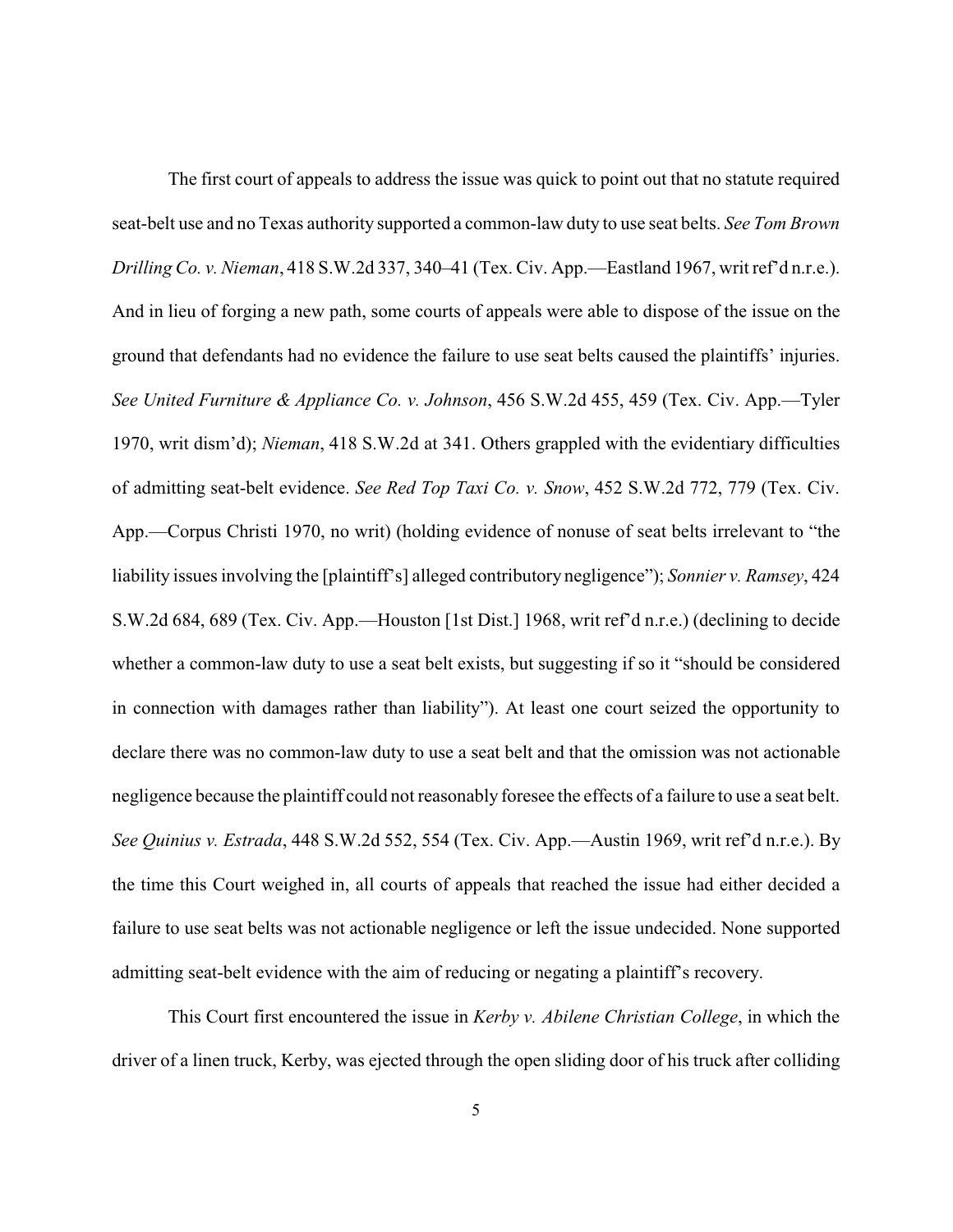with an ACC bus. 503 S.W.2d 526, 526 (Tex. 1973). The jury found Kerby negligent and 35% responsible for his injuries. *Id.* at 527. The trial court accordingly reduced Kerby's recovery by 35%, but the court of appeals tossed his award entirely because under the law at the time his contributory negligence barred any recovery whatsoever. *Id.* 

This Court reversed both lower courts and restored Kerby's recovery in full, reasoning that "[c]ontributorynegligence must have the causal connection with the accident that but for the conduct the accident would not have happened." *Id.* at 528. Accordingly, "negligence that merely increases or adds to the extent of the loss or injury occasioned by another's negligence is not such contributory negligence as will defeat recovery." *Id.* In so holding, the Court drew "a sharp distinction between negligence contributing to the accident and negligence contributing to the damages sustained." *Id.* The Court further likened the facts of *Kerby* to earlier cases in which courts of appeals held the failure to use a seat belt was not "actionable negligence" or "contributory negligence such that would bar recovery," and underscored the "conceptual difficulty of applying the mitigation[-]of[-]damages concept to Plaintiff's conduct antedating the negligence of the Defendant." *Id.* In so doing, the Court declared seat-belt evidence incompatible with the onlytwo legal doctrines—contributorynegligence and failure to mitigate damages—that arguably could accommodate it.

A year later in *Carnation v. Wong*, the jury found plaintiffs involved in a car accident negligent for failing to use seat belts. 516 S.W.2d at 116. The jury attributed 50% of the fault for the husband's injuries against him and 70% of the fault for the wife's injuries against her. *Id.* The trial court reduced the Wongs' awards correspondingly, but the court of appeals overturned those reductions. *Id.* Finding no reversible error, this Court refused to grant the writ of error in *Carnation*,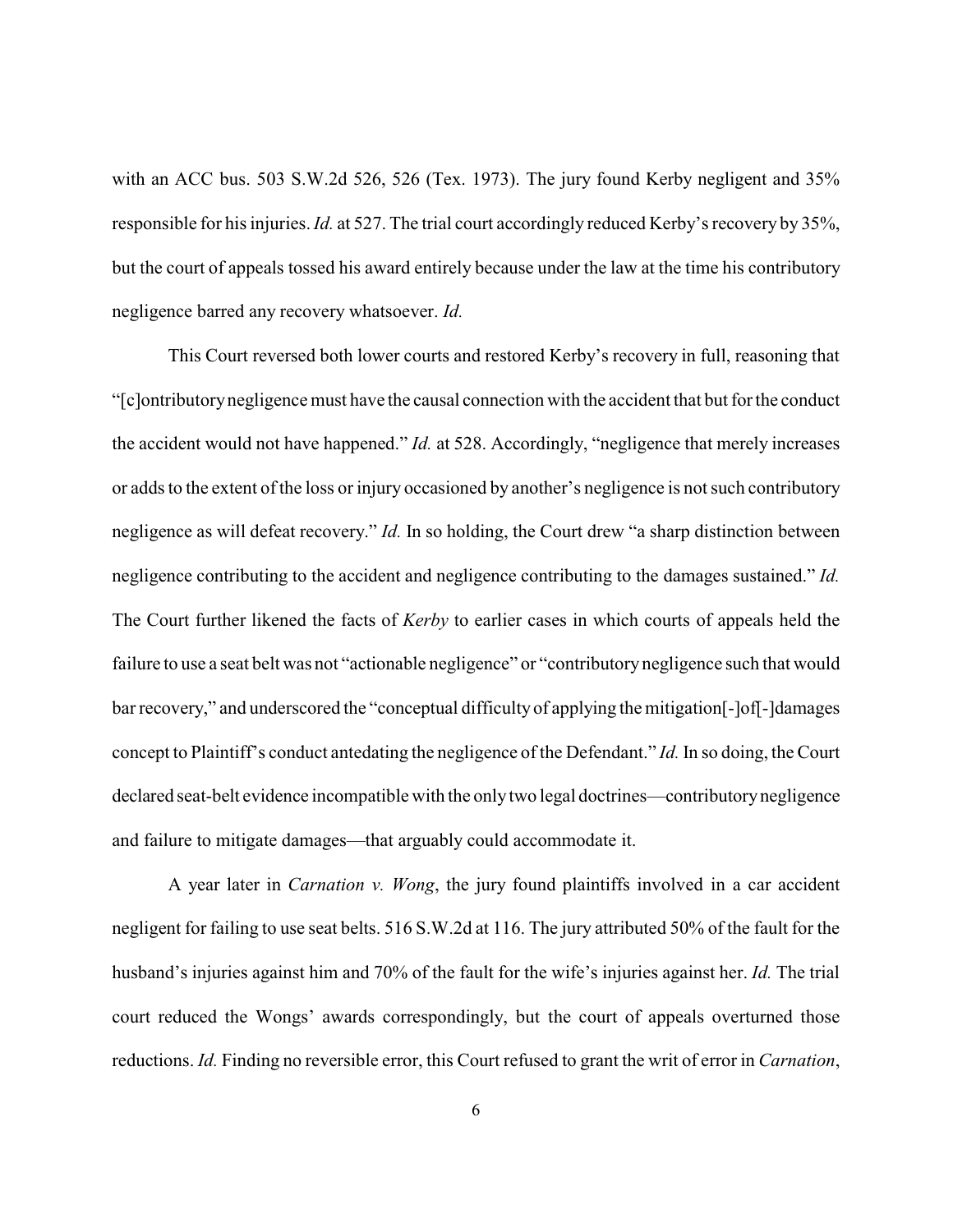but accompanied that refusal with an opinion correcting the court of appeals' too-expansive reading of *Kerby*. *Id.* Contrary to the court of appeals' interpretation, the *Kerby* Court did not rule there was no common-law duty to use seat belts. And the *Carnation* Court stopped short of that holding as well. Instead, the Court focused on the difficulty of applying the "various legal theories" supporting admissibility of seat-belt evidence in the available legal framework. *Id.* The Court rejected out of hand "those cases barring completely plaintiff's recovery based on contributory negligence," noting only that "our courts have not followed such an approach." *Id.* (citations omitted). The Court also acknowledged that other jurisdictions had considered seat-belt evidence under mitigation-ofdamages and apportionment-of-damages theories, but could "find no reported appellate decision where a court has actually relied upon either of these two theories to uphold definitively a trial court's reduction of plaintiff's recovery from defendant based on the plaintiff's failure to wear available seat belts." *Id.* at 117 (citations omitted). With that, the Court announced: "We now hold that . . . persons whose negligence did not contribute to an automobile accident should not have the damages awarded to them reduced or mitigated because of their failure to wear available seat belts." *Id.* 

## **B**

About a decade after *Carnation*, the federal government began to push seat-belt-use initiatives that would give rise to the first seat-belt laws in Texas and in several other states. In 1984, the National Highway Traffic Safety Administration issued a regulation requiring all passenger vehicles beginning with the 1990 model year to include passive-restraint systems unless states constituting two-thirds of the nation's population adopted mandatory seat-belt laws. *See* Federal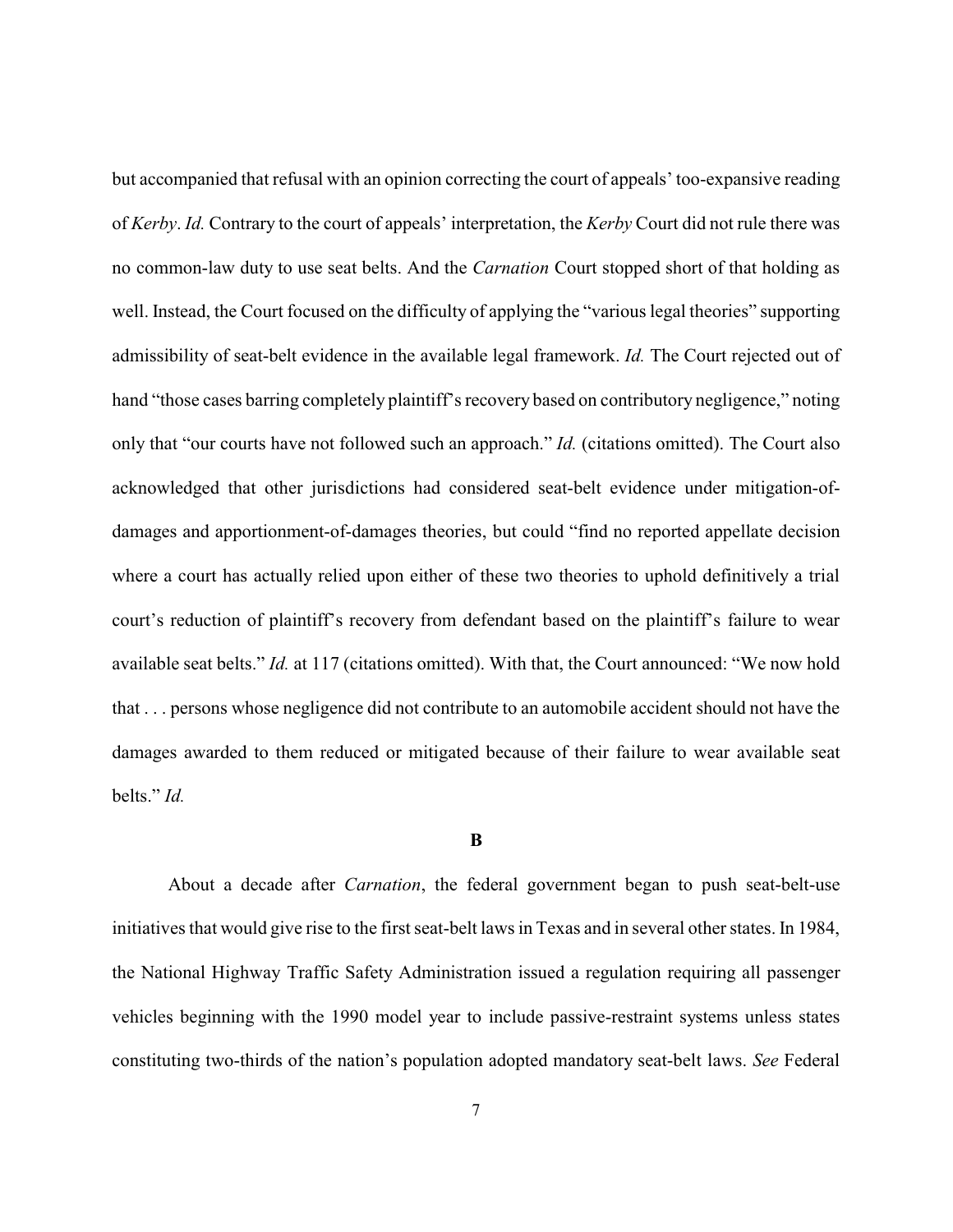Motor Vehicle Safety Standard; Occupant Crash Protection, 49 Fed. Reg. 28,962-01 (July 17, 1984) (codified as amended at 49 C.F.R. § 571.208). The Texas Legislature, along with many others, responded, and in 1985 for the first time made it a criminal offense for anyone fifteen years or older to ride in a front seat unbelted, and further placed on drivers a responsibility to properly restrain children under fifteen riding in a front seat. Act of June 15, 1985, 69th Leg., R.S., ch. 804, § 1, sec. 107C, 1985 Tex. Gen. Laws 2846, 2846–47, *repealed by* Act of May 23, 1995, 74th Leg, R.S., ch. 165, § 24(a), 1995 Tex. Gen. Laws 1870, 1870–71. The new law further provided that: "Use or nonuse of a safety belt is not admissible evidence in a civil trial." *Id.* This outright prohibition of seat-belt evidence, seemingly for any purpose, was broader than the rule adopted in *Carnation*, which simply held seat-belt evidence was inadmissible to reduce a plaintiff's recovery. *See Carnation*, 516 S.W.2d at 117. And with that prohibition, *Carnation* was mothballed—not stricken from the books but preempted by a stricter statutory prohibition.

Texas's seat-belt law has expanded in its applicability over the years. In 2004, when the car accident at issue in this case occurred, Texas law required a driver to properly restrain most children riding anywhere in the vehicle. Act of June 14, 2001, 77th Leg., R.S., ch. 910, § 2, 2001 Tex. Gen. Laws 1821, 1821–22 (amended 2005) (current version at TEX. TRANSP. CODE § 545.413(b)). Today, anyone fifteen years or older in any seat is required to buckle up, and drivers have a responsibility to make sure anyone seventeen years or younger anywhere in the vehicle is properly restrained. TEX. TRANSP. CODE §§ 545.413(a), (b). The prohibition against seat-belt evidence in civil trials remained intact throughout the law's evolution until 2003, when the Legislature repealed the provision as part of the sweeping House Bill 4 tort-reform legislation. Act of June 11, 2003, 78th Leg., R.S., ch. 204,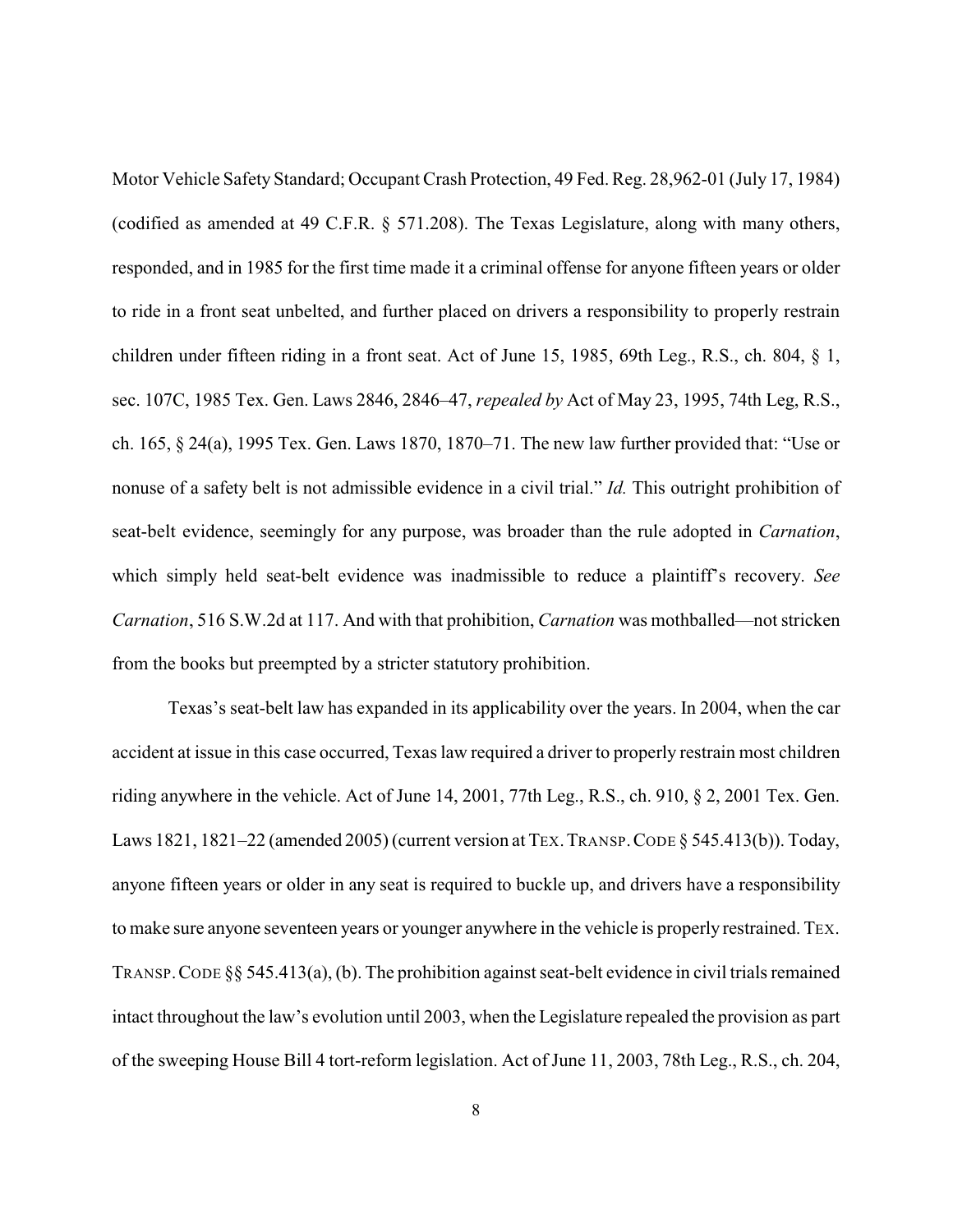§ 8.01, 2003 Tex. Gen. Laws 863, 863 (repealing TEX. TRANSP. CODE §§ 545.412(d), 545.413(g)). The Legislature did not replace the prohibition with any language affirming the use of seat-belt evidence—it simply struck the provision altogether.

#### **III**

# **A**

Nabors argues legislative history reveals the purpose of the repeal was to begin allowing seatbelt evidence in civil trials. The families argue that if the Legislature intended that, it could have enacted language favoring admissibility or overruling *Carnation*. We simply take the Legislature's action at face value—it once had something specific to say about seat-belt evidence, and now it does not. *See Girouard v. United States*, 328 U.S. 61, 69 (1946) ("It is at best treacherous to find in Congressional silence alone the adoption of a controlling rule of law."); *Brown v. De La Cruz*, 156 S.W.3d 560, 566 (Tex. 2004) ("[L]egislative silence . . . may reflect many things, including implied delegation to the courts or administrative agencies, lack of consensus, oversight, or mistake."). But everyone in this case agrees the statutory repeal revived this Court's holding in *Carnation*, a common-law rule subsumed for eighteen years by a broader statutory prohibition but never overruled. The question is whether that rule, established more than forty years ago, should still stand today. To answer, we will not strain to determine legislative intent behind the Legislature's statutory repeal and subsequent silence; instead, what the Legislature *has* said will guide us. And while the Legislature now says nothing about seat-belt evidence specifically, it has said much since *Carnation* about the assignment of responsibility in negligence lawsuits.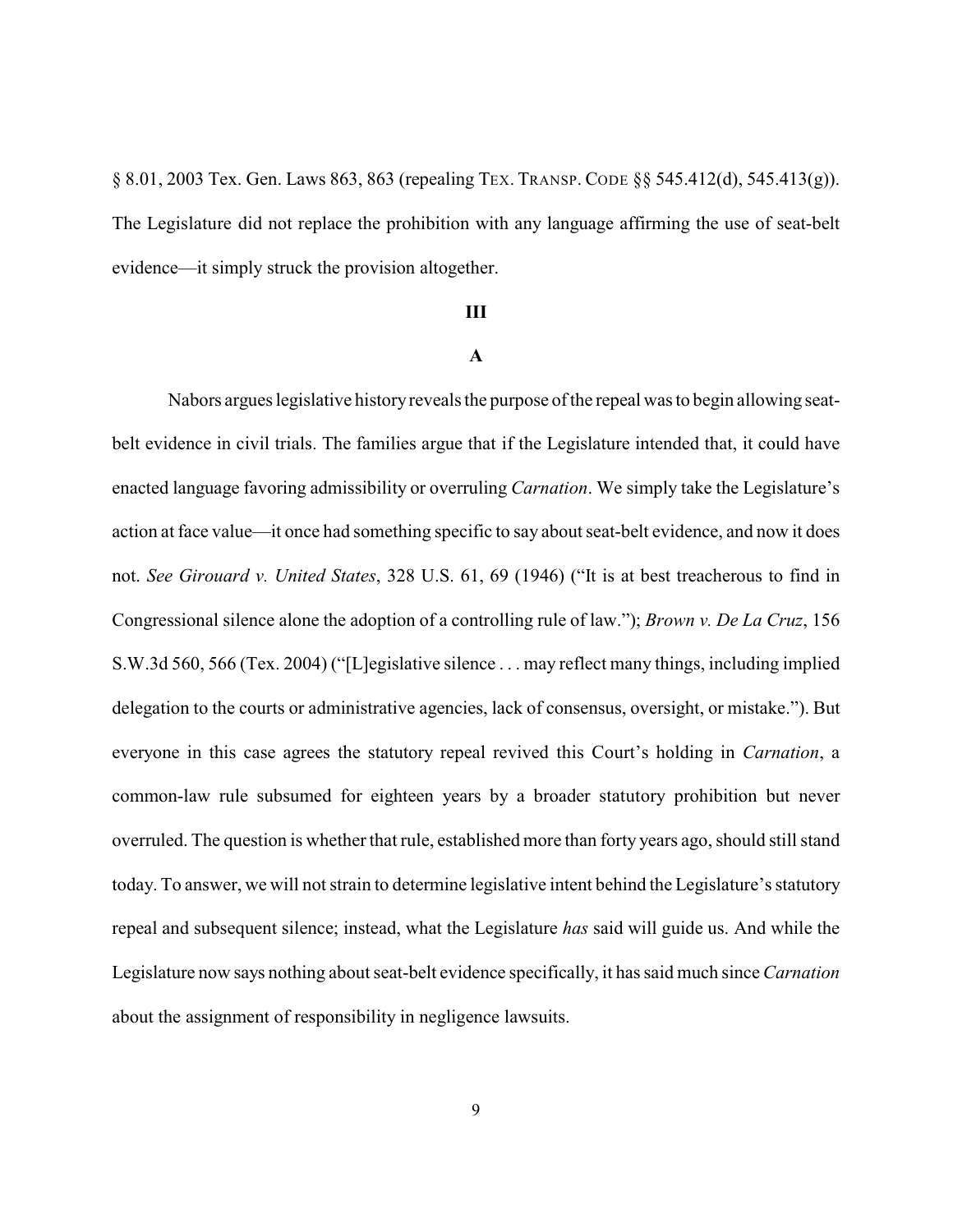The evolution of Texas's system for attributing fault in negligence cases over the past four decades is well documented. At the time *Kerby* and*Carnation* were tried, Texas "followed the all-ornothing system of contributory negligence." *Dugger v. Arredondo*, 408 S.W.3d 825, 830 (Tex. 2013). "Under contributory negligence, if a plaintiff was even one percent at fault, he or she could not recover." *Id.*; *see also Parrot*, 436 S.W.2d at 901. In 1973, the Legislature adopted article 2212a, the first comparative-negligence statute, evincing "'a clear policy purpose to apportion negligence according to the fault of the actors.'" *Dugger*, 408 S.W.3d at 830 (quoting *Parker v. Highland Park, Inc.*, 565 S.W.2d 512, 518 (Tex. 1978)); *see also* Act of April 9, 1973, 63d Leg., R.S., ch. 28, §§ 1–2, 4–5, art. 2212a, 1973 Tex. Gen. Laws 41, 41–43, *repealed by* Act of June 16, 1985, 69th Leg., R.S., ch. 959, § 1, sec. 33.001, 1985 Tex. Gen. Laws 3242, 3270–71. Later, the Legislature replaced article 2212a with the comparative-responsibility framework in chapter 33 of the Civil Practice and Remedies Code. *See TEX. CIV. PRAC. & REM. CODE* §§ 33.001-.004; Act of June 16, 1985, 69th Leg., R.S., ch. 959, § 1, secs. 33.001–.004, 1985 Tex. Gen. Laws 3242, 3270–71, *amended by* Act of June 16, 1987, 70th Leg., 1st C.S., ch. 2, §§ 2.03–.12, secs. 33.001–.004, 1987 Tex. Gen. Laws 37, 41–44; *JCW Electrs., Inc. v. Garza*, 257 S.W.3d 701, 703 (Tex. 2008) (setting out the evolution of comparative-fault rules in Texas). In 1995, the Legislature modified Chapter 33 byreplacing comparative responsibilitywith proportionate responsibility. Act of May18, 1995, 74th Leg., R.S., ch. 136, § 1, 1995 Tex. Gen. Laws 971, 971–75 (amended 2003) (current version at TEX. CIV. PRAC. & REM. CODE §§ 33.001–.004). Section 33.003(a) now provides:

The trier of fact, as to each cause of action asserted, shall determine the percentage of responsibility, stated in whole numbers, for the following persons with respect to each person's causing or contributing to cause in any way the harm for which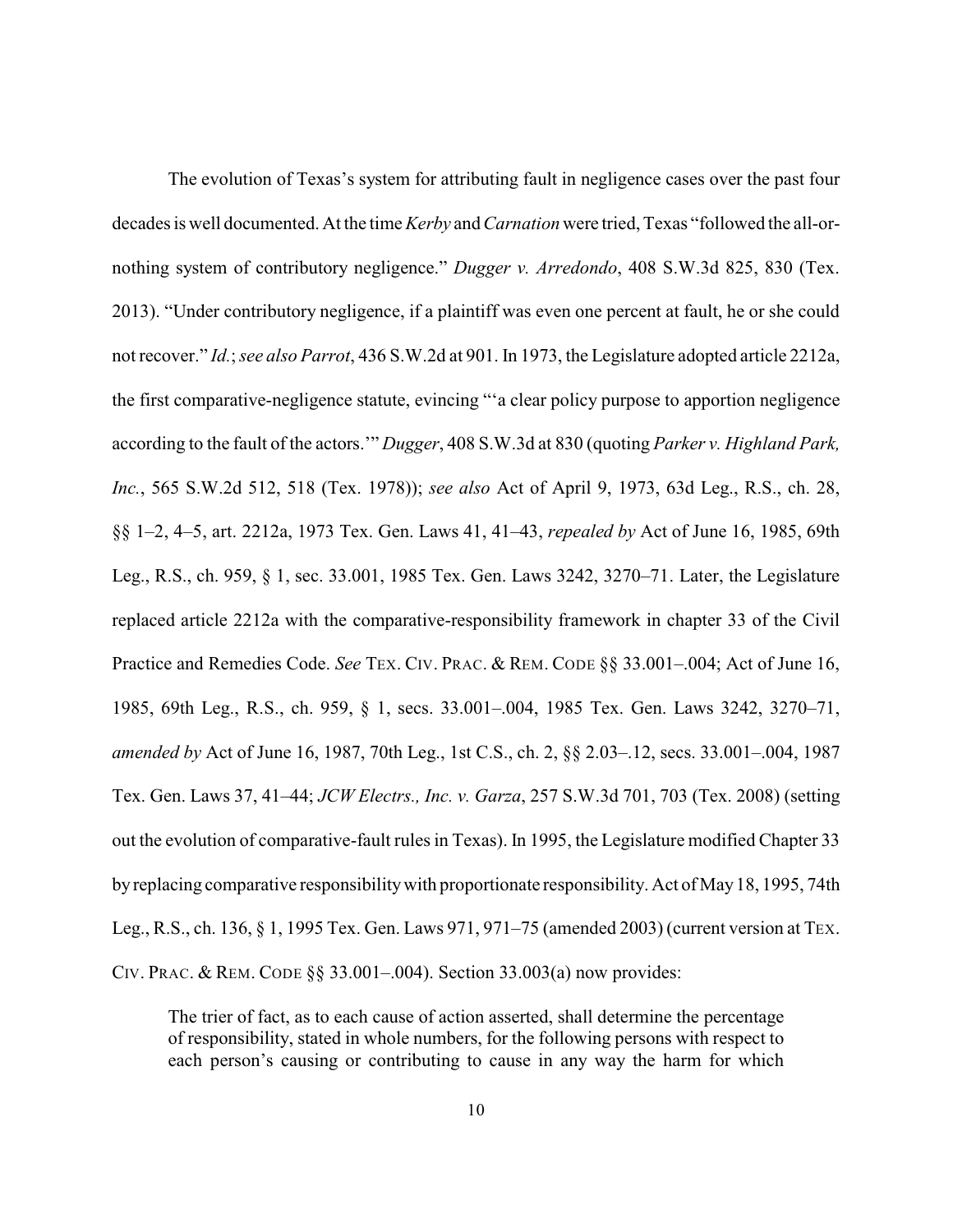recovery of damages is sought, whether by negligent act or omission, by any defective or unreasonably dangerous product, by other conduct or activity that violates an applicable legal standard, or by any combination of these:

(1) each claimant;

(2) each defendant;

(3) each settling person; and

(4) each responsible third party who has been designated under Section 33.004.

Gone is the "harsh system of absolute victory or total defeat." *See Parker*, 565 S.W.2d at 518. Under proportionate responsibility, the fact-finder apportions responsibility according to the relative fault of the actors, thus allowing a plaintiff to recover while reducing that recovery by the percentage for which the plaintiff was at fault. As long as the plaintiff's own responsibility does not exceed 50%, he is entitled to a recovery reduced by his responsibility percentage. TEX CIV. PRAC. & REM. CODE §§ 33.001, 33.012. And the statute casts a wide net over conduct that may be considered in this determination, including negligent acts or omissions as well as any conduct or activity that violates an applicable legal standard. The directive is clear—fact-finders should consider each person's role in causing, "in any way," harm for which recovery of damages is sought. The question we now face is whether the "sharp distinction" between occurrence-causing and injury-causing negligence this Court drew in *Kerby* is still viable in light of the Legislature's current mandate. In other words, can a plaintiff's failure to use a seat belt, though it did not cause the car accident, limit his recovery if it can be shown that the failure to use a seat belt caused or contributed to cause his injuries?

**B**

This Court has never absolved plaintiffs of a duty to use seat belts, nor has it held seat-belt evidence irrelevant. Rather, in *Kerby* and *Carnation*, the Court struggled with the mismatch between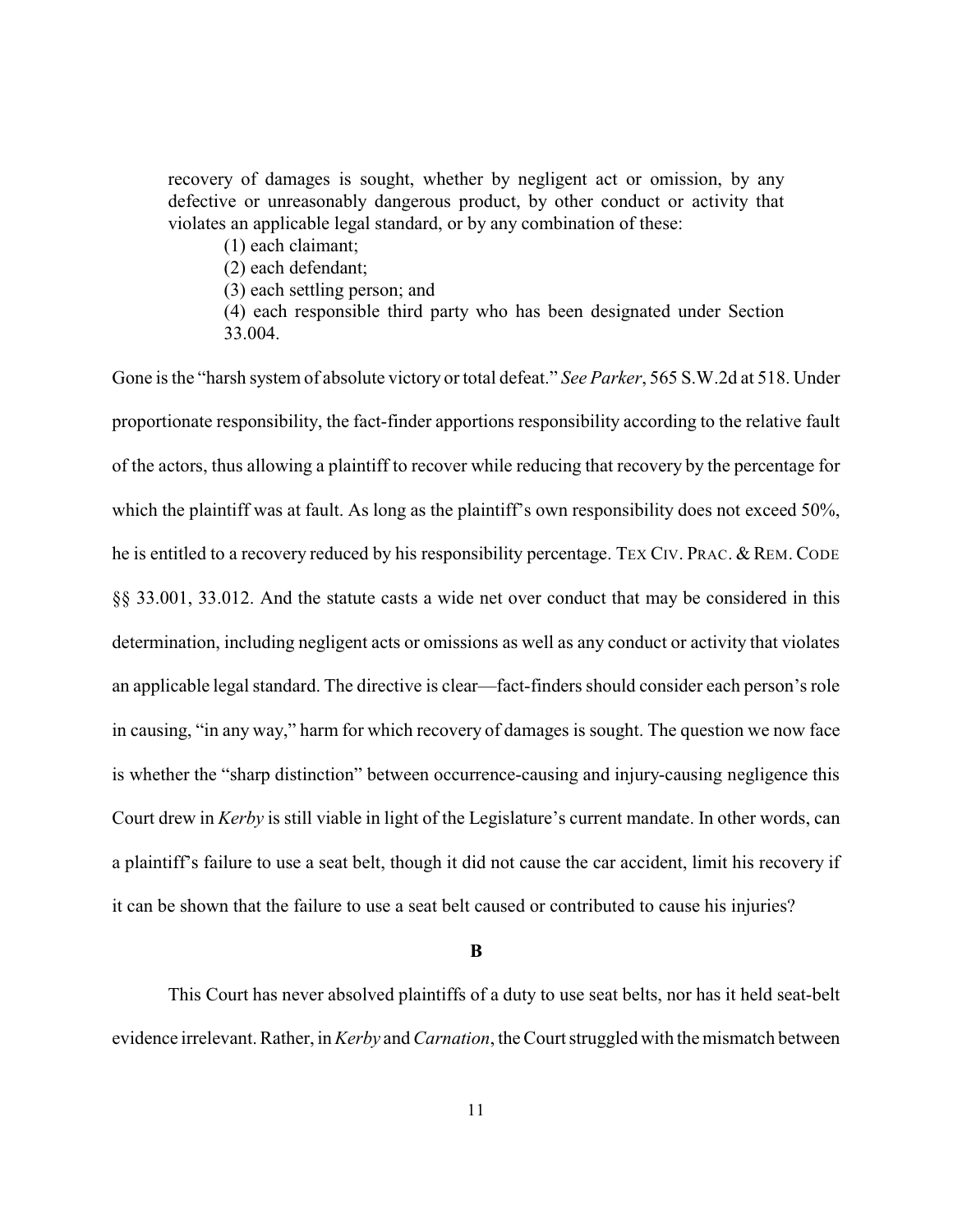the character of seat-belt evidence and the legal doctrines that might support its admission. One option was to treat it as evidence of a plaintiff's failure to mitigate his damages—a doctrine typically applied to a post-occurrence action, such as when a plaintiff fails to follow his doctor's treatment instructions. *See, e.g.*, *Moulton v. Alamo Ambulance Serv., Inc.*, 414 S.W.2d 444, 447 (Tex. 1967) ("We recognize the universality of the rule that an injured person cannot recover damages which can be avoided by that care and treatment of his injury which an ordinary prudent person would exercise in the same or similar circumstances . . . ."). Courts were accustomed to instructing juries to consider a plaintiff's failure to mitigate when awarding damages, but the doctrine proved awkward when applied to *pre*-occurrence actions—how can one mitigate damages that have not yet occurred? *See Kerby*, 503 S.W.2d at 528. The other option was to treat seat-belt nonuse as contributory negligence, which would entirely bar a plaintiff's recovery. But the Court dismissed this option. *See Carnation*, 516 S.W.2d at 116 ("We reject those cases barring completely plaintiff's recovery based on contributory negligence; our courts have not followed such an approach.") (citations omitted). So under the existing legal framework, there simply was no vehicle to logically or fairly admit seat-belt evidence.

The holdings in *Kerby* and *Carnation* are best viewed as examples of a class of common-law doctrines designed to blunt the austerity of an all-or-nothing contributory-negligence scheme and ensure an equitable civil-justice system for all Texans. After the Legislature adopted comparative negligence in 1973, this Court "sought to abolish those doctrines directed to the old choice between total victory and total defeat for the injured plaintiff." *French v. Grigsby*, 571 S.W.2d 867, 867 (Tex. 1978) (abolishing doctrine of last clear chance or discovered peril). More than forty years later, "'we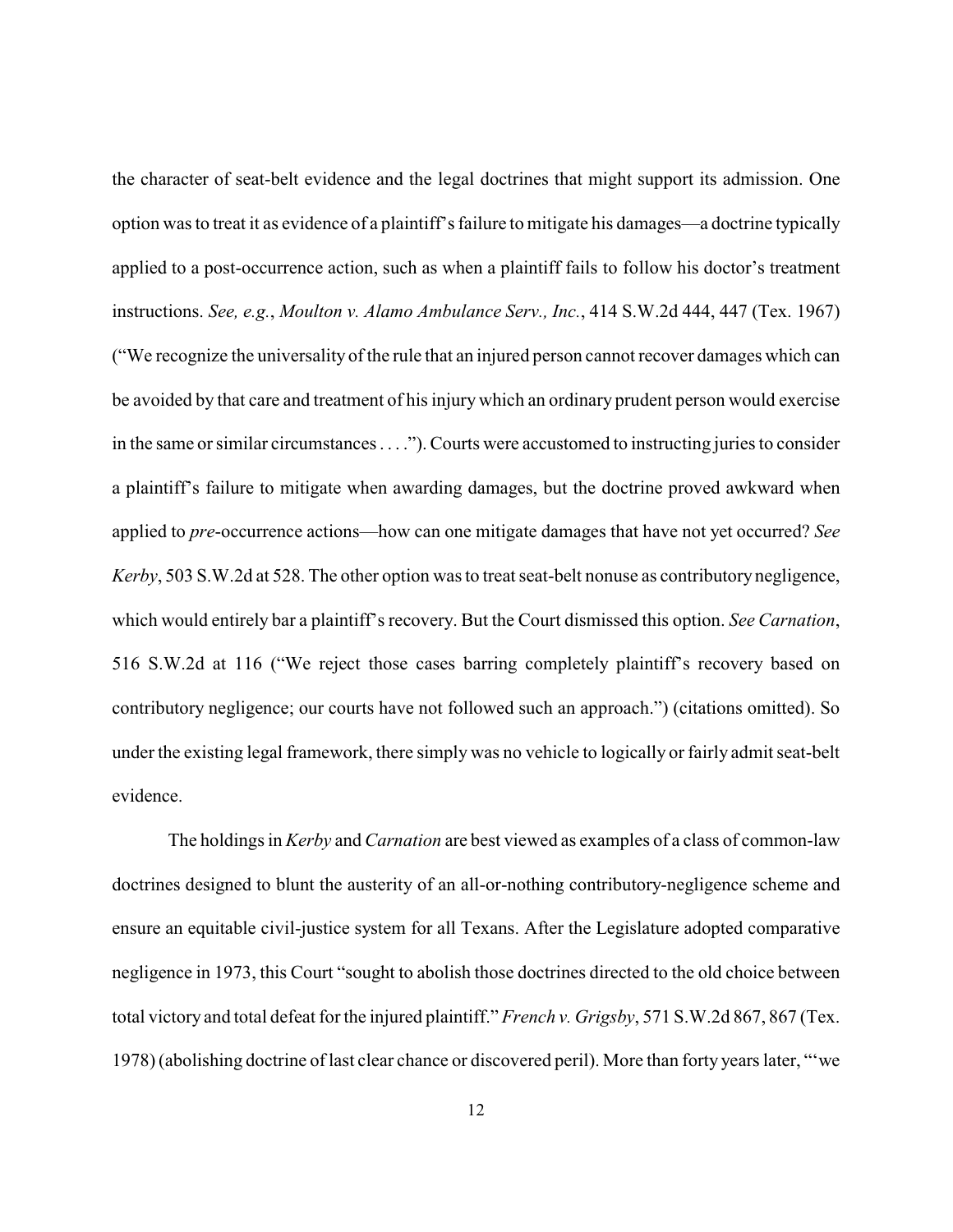have discarded categories like imminent[-]peril, last-clear-chance, and assumption-of-the-risk in favor of a general submission of comparative negligence.'" *Del Lago Partners., Inc. v. Smith*, 307 S.W.3d 762, 772 (Tex. 2010) (quoting *Jackson v. Axelrad*, 221 S.W.3d 650, 654 (Tex. 2007)). But we are still occasionally called on to shake off vestiges of our defunct contributory-negligence scheme. As recently as 2013, for example, we held the common-law unlawful-acts doctrine could not coexist alongside proportionate responsibility. *Dugger*, 408 S.W.3d at 827.

The systematic elimination of outmoded ameliorative doctrines has led to speculation about the continued viability of the "sharp distinction" we recognized in *Kerby*. So far, however, the Court has stopped short of a formal declaration that proportionate responsibility incorporates both occurrence-causing and injury-causing conduct. *See Thomas v. Uzoka*, 290 S.W.3d 437, 444 n.2 (Tex. App.—Houston [14th Dist.] 2009, pet. denied)(observing the Legislature "may have intended to abolish the common-law distinction between a plaintiff's 'occurrence-causing' and 'injurycausing' negligence"); Comm. on Pattern Jury Charges, State Bar of Tex., *Texas Pattern Jury Charges: General Negligence, Intentional Personal Torts, Workers' Compensation* PJC 4.1 cmt. at 53 (2014) ("The Committee is unable to determine whether the [L]egislature, by using 'injury' in section 33.011(4), intended to abolish the distinction between 'occurrence-causing' and 'injurycausing' contributory negligence and mandate the use of 'injury' to the preclusion, at any time, of 'occurrence.'"). The Third Restatement has specifically cited *Carnation* as an example of how "[s]ome courts used to forgive a plaintiff of *pre-accident* negligence that merely aggravated the injury." RESTATEMENT (THIRD) OF TORTS: APPORTIONMENT OF LIAB. § 3 Reporter's Note, cmt. b at 39 (2000) (emphasis in original). Of such decisions, the Restatement observes: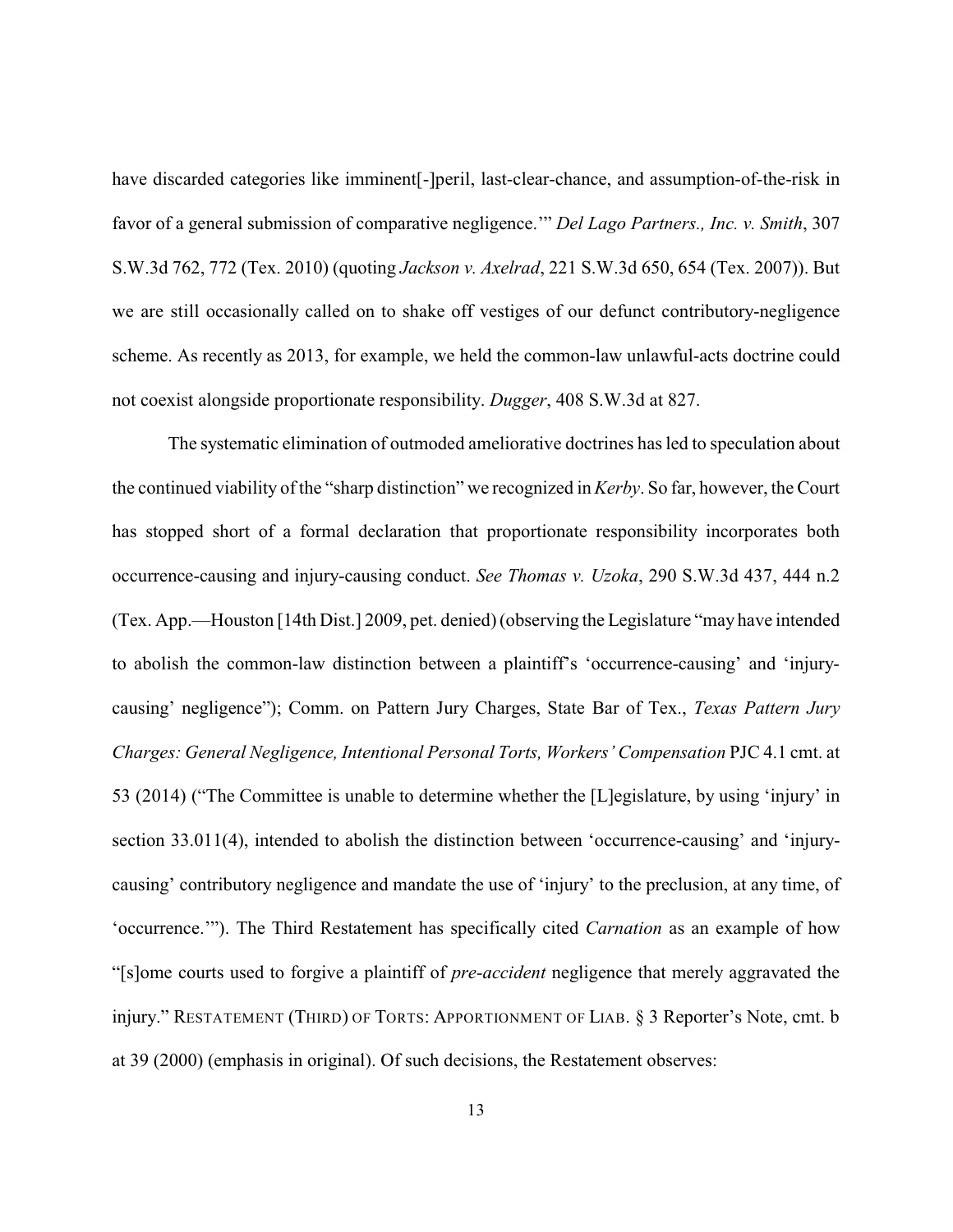They gave various rationales for this rule, including that the legislature had not mandated the conduct, that counting the conduct would constitute a windfall for the defendant, and that a plaintiff should not have to foresee and guard against the possibilityof a defendant's negligence. None of these rationales provides an adequate account for the rule, because each of them could be applied with equal force to ordinary contributory negligence. . . . [T]he most satisfactory explanation is that courts were hostile to the harsh consequences of contributory negligence as an absolute bar to recovery and developed the rule as an ameliorative device. Comparative responsibility eviscerates that rationale.

*Id.* at 39–40 (internal citations omitted).

## **C**

Our precedents holding that a plaintiff's injury-causing negligence cannot reduce a plaintiff's recovery cannot stand if today's proportionate-responsibility statute contradicts those precedents. And we hold it does. We recently observed in *Dugger* that the proportionate-responsibility statute "indicates the Legislature's desire to compare responsibility for *injuries* rather than bar recovery, even if the claimant was partly at fault or violated some legal standard." *Dugger*, 408 S.W.3d at 832 (emphasis added). Although we did not then directly address the distinction between injury-causing and occurrence-causing negligence drawn by *Kerby*, our reference to "injuries" was not accidental—it reflected the language chosen by the Legislature in the proportionate-responsibility statute. Under that scheme, the fact-finder must allocate the "percentage of responsibility" for each claimant, defendant, settling person, and responsible third party. TEX. CIV. PRAC. & REM. CODE § 33.003(a). And "percentage of responsibility" is defined as:

that percentage, stated in whole numbers, attributed by the trier of fact to each claimant, each defendant, each settling person, or each responsible third party with respect to *causing or contributing to cause in any way*, whether *by negligent act or omission*, by any defective or unreasonably dangerous product, *by other conduct or activity violative of the applicable legal standard*, or by any combination of the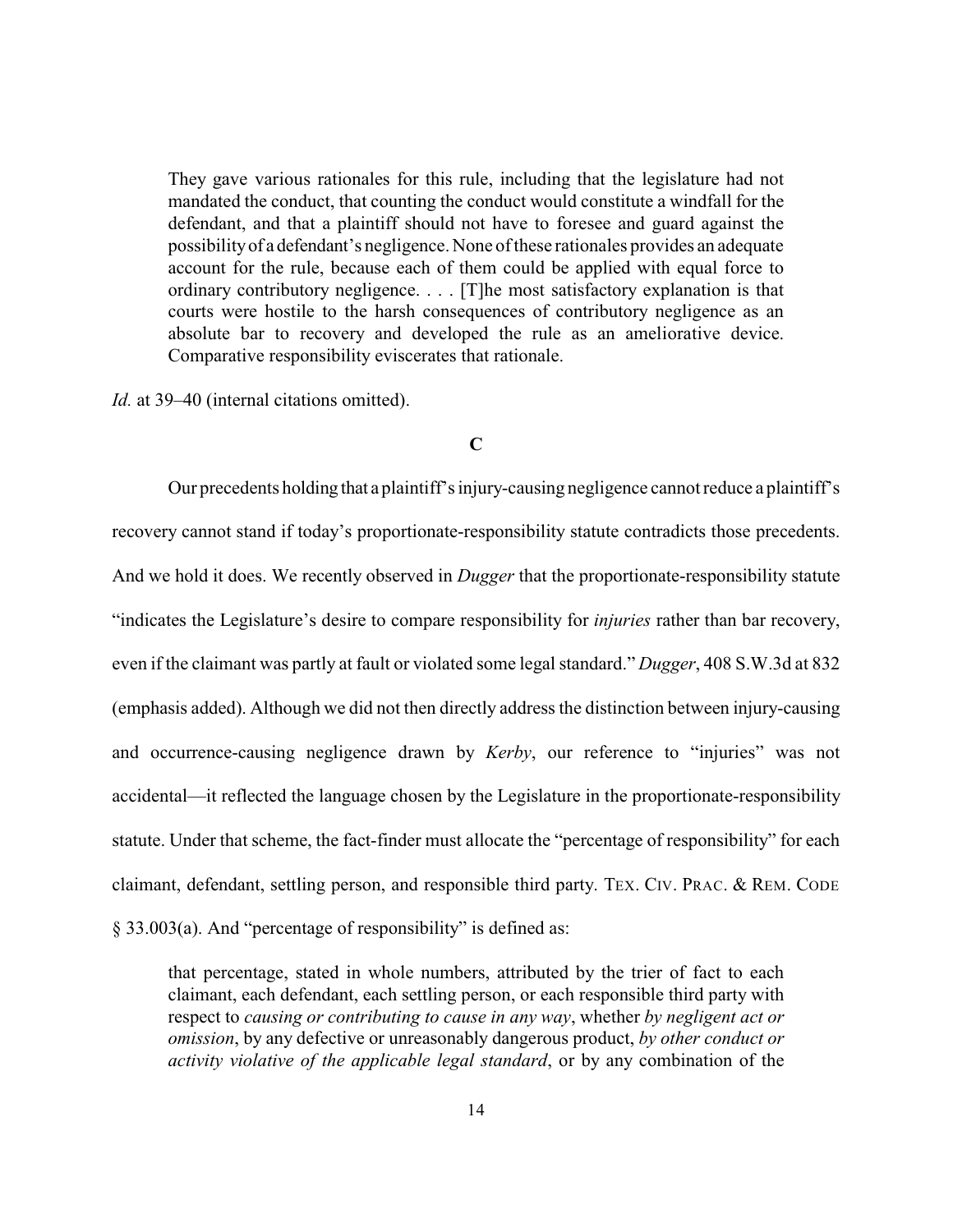foregoing, *the personal injury*, property damage, *death*, or any other harm for which recovery of damages is sought.

*Id.* § 33.011(4) (emphasis added).

Section 33.011(4) directs the fact-finder to assign responsibility to plaintiffs who cause or contribute to cause "in any way" personal injury or death. Similarly, section 33.003(a) also holds plaintiffs accountable for "causing or contributing to cause in any way the harm for which recovery of damages is sought." "In any way" can mean only what it says—there are no restrictions on assigning responsibility to a plaintiff as long as it can be shown the plaintiff's conduct "caused or contributed to cause" his personal injury or death. *See United States v. Gonzales*, 520 U.S. 1, 5 (1997) ("[T]he word 'any' has an expansive meaning, that is, 'one or some indiscriminately of whatever kind.'") (quoting WEBSTER'S THIRD NEW INTERNATIONAL DICTIONARY 97 (1976)). We cannot maintain a "sharp distinction" between two categories of evidence when the Legislature has instructed fact-finders to consider conduct that was "in any way" a cause of the plaintiff's damages.

Furthermore, sections 33.003(a) and 33.011(4) focus the fact-finder on assigning responsibility for the "harm for which recovery of damages is sought"—two examples of which are "personal injury" and "death"—and not strictly for the underlying occurrence, such as a car accident. This distinction recognizes plaintiffs do not sue simply because theywere involved in a car accident; they sue because they suffered damages for which they have not been compensated. *See Nabors Drilling, U.S.A., Inc. v. Escoto*, 288 S.W.3d 401, 404 (Tex. 2009) ("Negligence actions in Texas require 'a legal duty owed by one person to another, a breach of that duty, and damages proximately caused by the breach.'") (quoting *D. Houston, Inc. v. Love*, 92 S.W.3d 450, 454 (Tex. 2002)).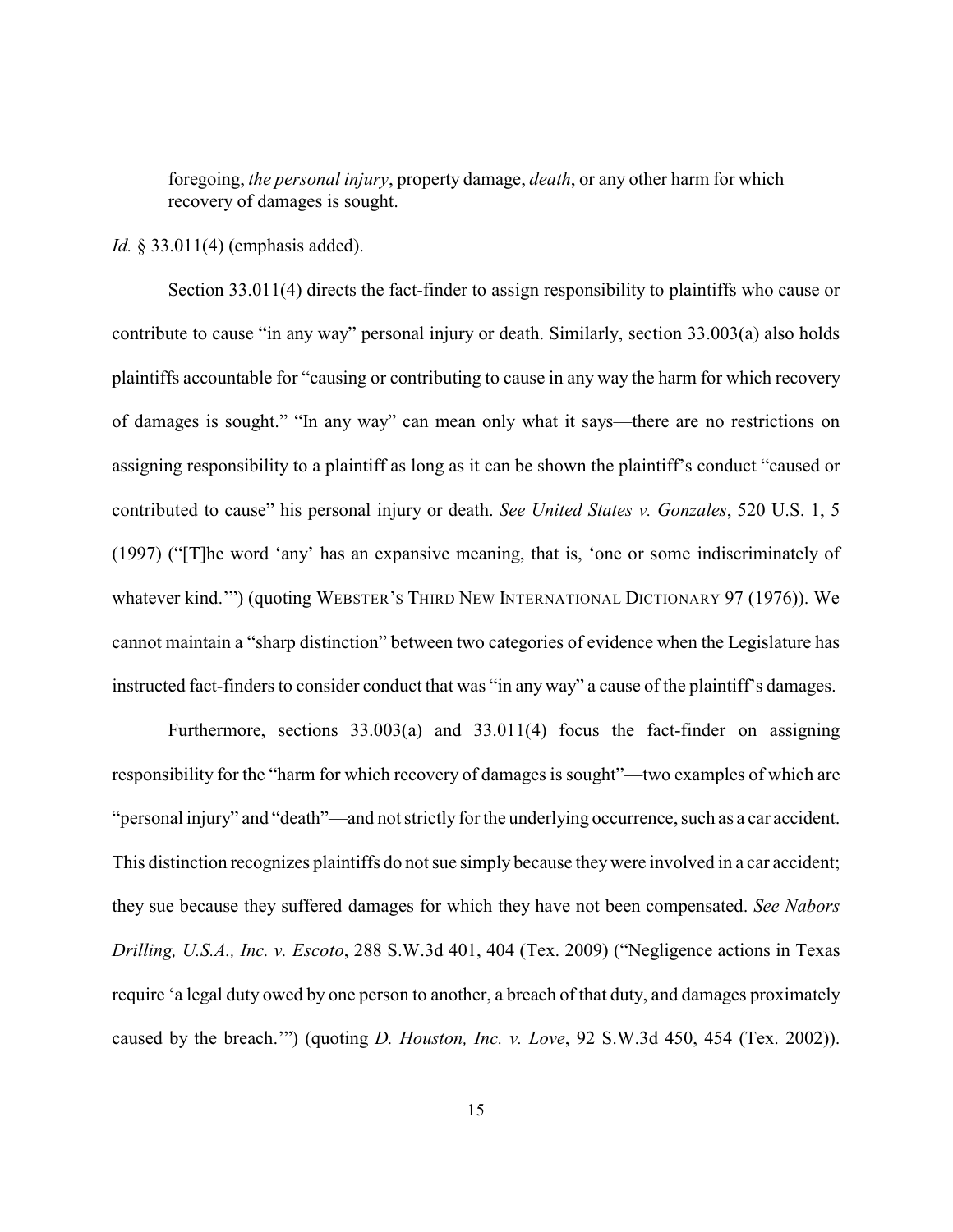Though the facts of the occurrence, such as who caused the car accident, shape the narrative of the case and rightly contribute to the fact-finder's responsibility apportionment, the proportionateresponsibility statute specifies the apportionment should ultimately be based on responsibility for the damages suffered, in this case personal injury and death. Accordingly, the question is not simply who caused the car accident, but who caused the plaintiff's injuries.

We believe most reasonable people considering who caused a plaintiff's injuries in a car accident would not lean on a logical distinction between occurrence-causing and injury-causing conduct. Rather, most would say a plaintiff who breaks the law or otherwise acts negligently by not using a seat belt is at least partially responsible for the harm that befalls him. This is true even if he did not cause the car accident, provided it can be shown the failure to buckle up exacerbated his injuries. It is this common-sense approach, and not a philosophical abstraction articulated over forty years ago, that our proportionate-responsibilitystatute captures. We do not suggest there is no logical difference between occurrence-causing and injury-causing conduct. The sharpest rhetorical argument against admitting seat-belt evidence has been that failure to use a seat belt cannot *cause* an accident, and it is those who cause accidents who should pay. But it is equally true that failure to use a seat belt will sometimes exacerbate a plaintiff's injuries or lead to his death. Accordingly, the conclusion is unavoidable that failure to use a seat belt is one way in which a plaintiff can "cause[] or contribut[e] to cause in any way" his own "personal injuries" or "death." TEX. CIV. PRAC. & REM. CODE  $\S$ § 33.003(a), 33.011(4). The proportionate-responsibility statute calls for an apportionment of fault for "personal injuries" and "death" rather than for the underlying occurrence that introduced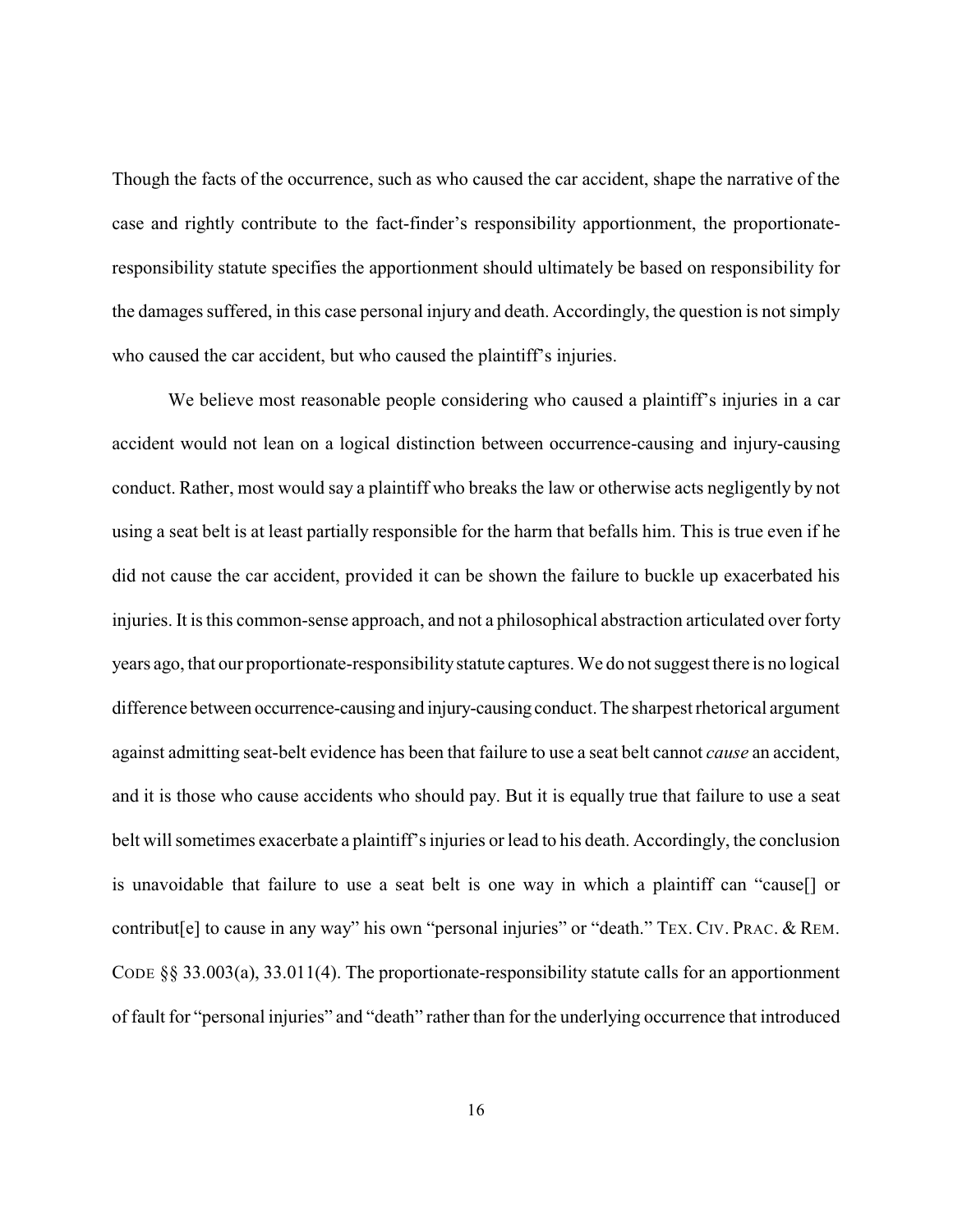a sequence of events in which the end result is potentially influenced by whether the plaintiff acted unreasonably or even broke the law.

Given the statute's plain language, and without any statutory language preserving the distinction set out in *Kerby* or our holding in *Carnation*, we conclude that, for purposes of the proportionate-responsibilitystatute, the Legislature both intends and requires fact-finders to consider relevant evidence of a plaintiff's pre-occurrence, injury-causing conduct. This comports with the modern trend in tort law toward "abolishing doctrines that give all-or-nothing effect to certain types of plaintiff's negligence based on the timing of the plaintiff's and defendant's negligence" and instead considering "the timing of the plaintiff's and defendant's negligence [as] factors for assigning percentages of responsibility." RESTATEMENT (THIRD) OF TORTS: APPORTIONMENT OF LIAB. § 3, Reporter's Note, cmt. b at 41. We do not quarrel with the approach this Court took when it decided *Kerby* and *Carnation*. We simply reach the issue again under a different legal system that considers seat-belt evidence in a waythe contributory-negligence scheme could not. Accordingly, although we must overrule *Kerby* and *Carnation* to effect today's decision, we do not reject them as mistaken jurisprudence, but as once-prudent measures that have outlived their usefulness.

#### **D**

Today's holding opens the door to a category of evidence that has never been part of our negligence cases, but we need not lay down a treatise on how and when such evidence should be admitted. Seat-belt evidence has been unique only in that it has been categorically prohibited in negligence cases. With that prohibition lifted, our rules of evidence include everything necessary to handle the admissibilityof seat-belt evidence. As with any evidence, seat-belt evidence is admissible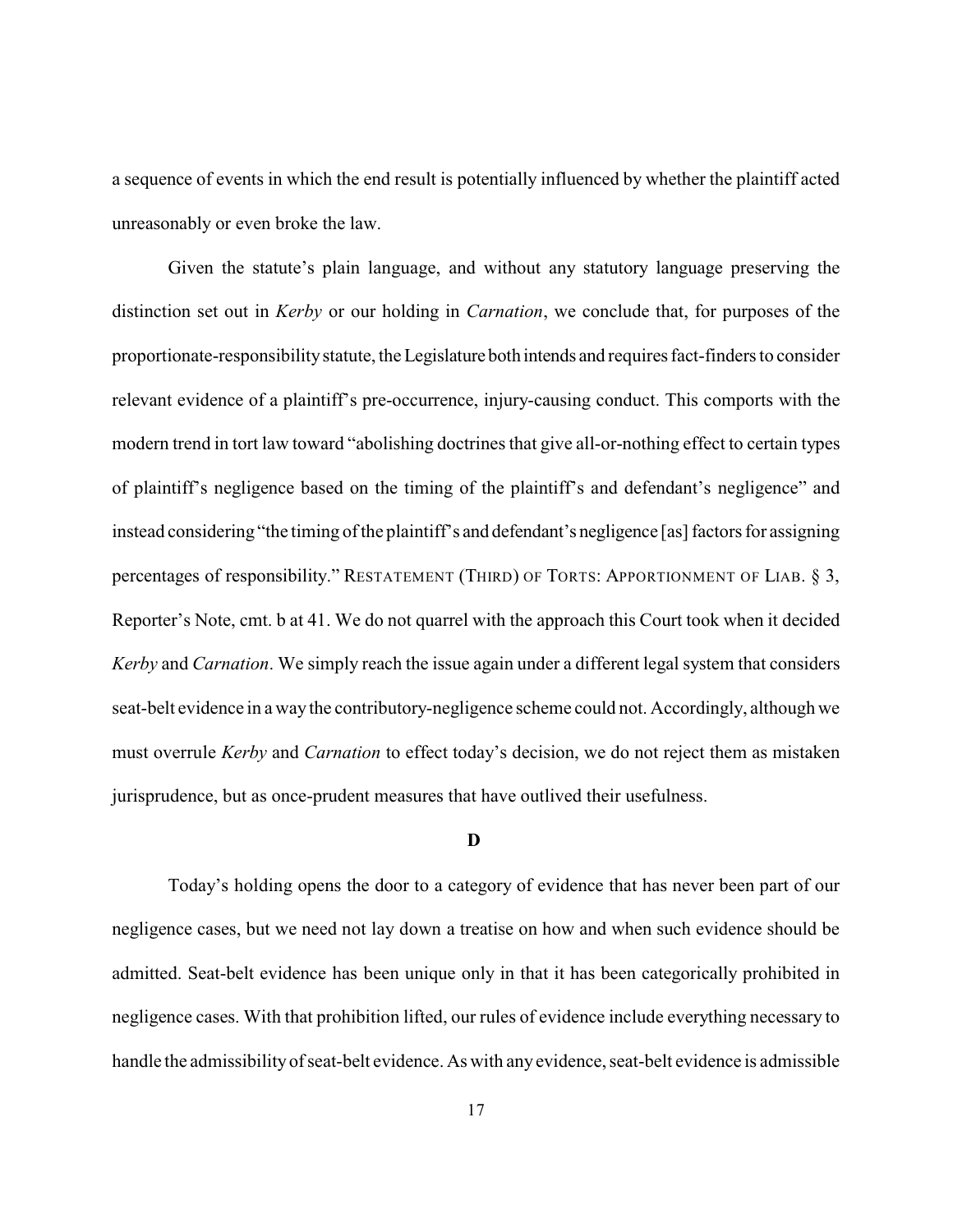only if it is relevant. *See* TEX. R. EVID. 401, 402. And relevance is the trial court's province. *See id.* 104(a). The defendant can establish the relevance of seat-belt nonuse onlywith evidence that nonuse caused or contributed to cause the plaintiff's injuries. And the trial court should first consider this evidence, for the purpose of making its relevance determination, outside the presence of the jury. *See id.* 104(c). Otherwise, the jury will have already heard evidence of nonuse before such evidence has been deemed relevant. Expert testimony will often be required to establish relevance, but we decline to say it will be required in all cases. And, of course, like any other evidence, even relevant seat-belt evidence is subject to objection and exclusion under Rule 403.

Our holding should likewise not introduce any confusion into how to construct a jury charge when seat-belt evidence or any other pre-occurrence, injury-causing conduct is admitted. Under section 33.003(a), the fact-finder may consider relevant evidence of a plaintiff's failure to use a seat belt as a "negligent act or omission" or as a violation of "an applicable legal standard" in cases where the plaintiff was personally in violation of an applicable seat-belt law. *See* TEX. CIV. PRAC. & REM. CODE § 33.003(a). And in cases in which an unrestrained plaintiff was not personally in violation of a seat-belt law, the fact-finder may consider whether the plaintiff was negligent under the applicable standard of reasonable care. This scenario is likely to arise when children are among the passengers of the plaintiff's vehicle. Most children do not violate seat-belt laws by failing to restrain themselves; rather, it is the driver upon whom the law places the responsibility to properly restrain them. Nonetheless, a minor is still held to the degree of care that would be exercised by an "ordinarily prudent child of [the same] age, intelligence, experience and capacity . . . under the same or similar circumstances." *Rudes v. Gottschalk*, 324 S.W.2d 201, 204 (Tex. 1959). The jury may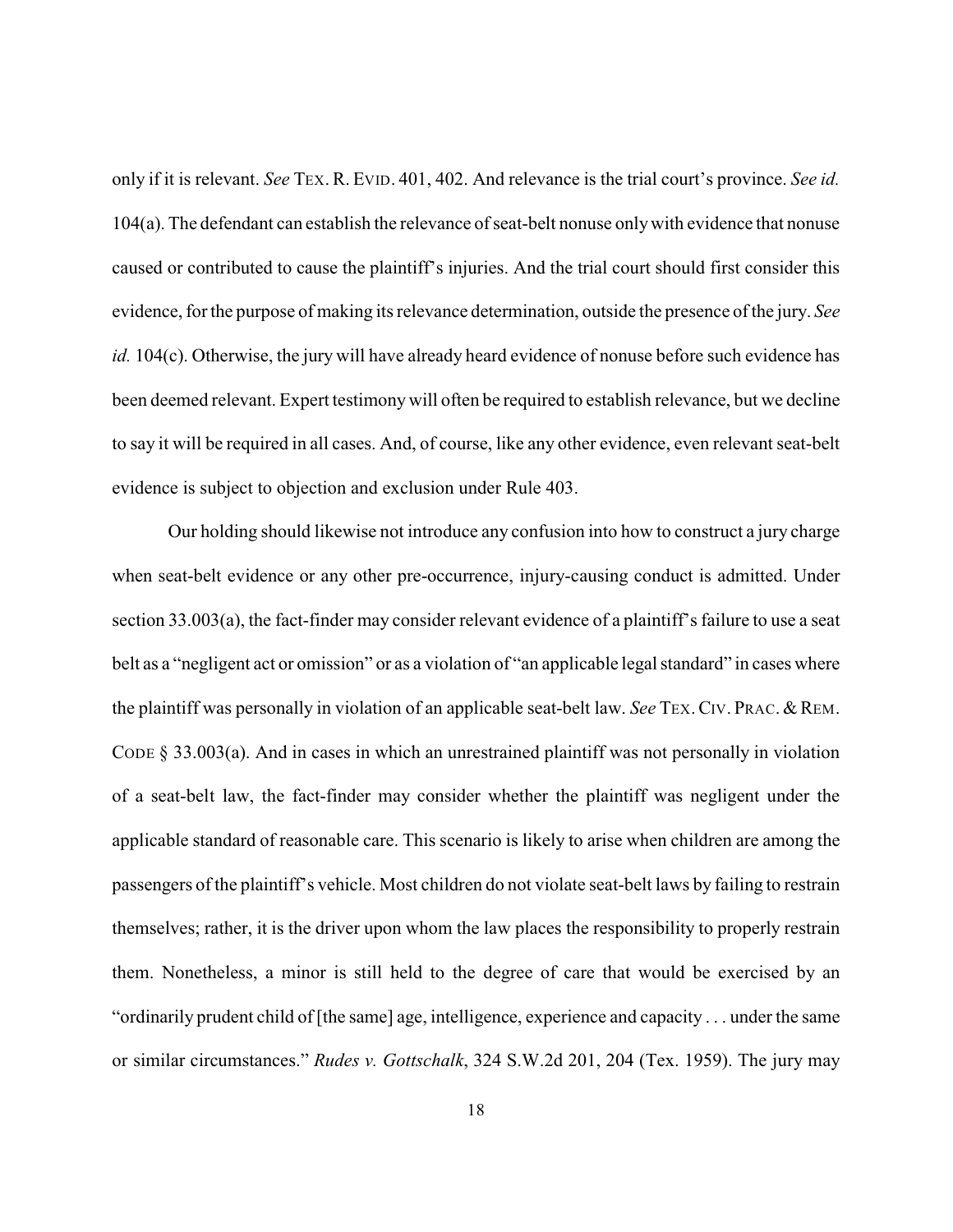further apportion third-party responsibility to the person upon whom the law places the burden to properly restrain the child.

There also should be no confusion on the relationship of this holding with the existing failure-to-mitigate-damages doctrine. A plaintiff's failure to mitigate his damages traditionally occurs post-occurrence and, as noted in *Kerby*, the doctrine does not readily translate in the preoccurrence context. 503 S.W.2d at 528 (noting "conceptual difficulty of applying the mitigation[- ]of[-]damages concept to Plaintiff's conduct antedating the negligence of the Defendant"). That distinction remains. A plaintiff's post-occurrence failure to mitigate his damages operates as a reduction of his damages award and is not considered in the responsibility apportionment. It is only the plaintiff's *pre*-occurrence, injury-causing conduct that should be considered in the responsibility apportionment.

Lastly, there is no need, as some have suggested, to deviate from a single apportionment question. *See* Bagley, *supra*, at 736–37 (suggesting two fault analyses). A jury can consider a plaintiff's pre-occurrence, injury-causing conduct alongside his and other persons' occurrencecausing conduct. In crashworthiness cases, for instance, a product defect often "causes or enhances injuries but does not cause the accident"; nonetheless, "[t]he jury is asked to apportion responsibility between all whose actions or products combined to cause the entirety of the plaintiff's injuries." *Duncan v. Cessna Aircraft Co.*, 665 S.W.2d 414, 428 (Tex. 1984). This exercise may at times prove challenging for jurors, but no more so than what they already face in distilling the multiple factors they must consider in one responsibility allocation. There is nothing about injury-causing conduct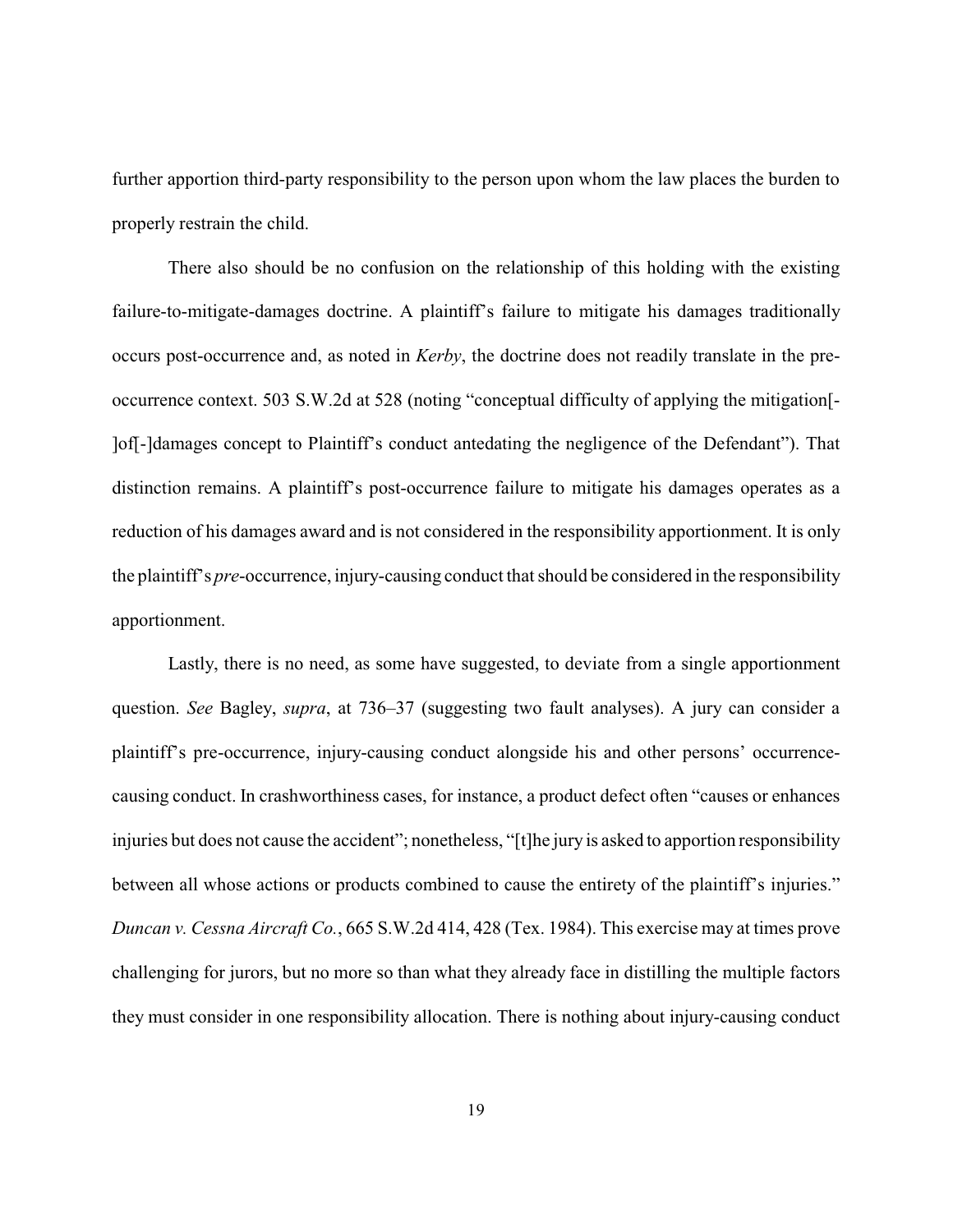that renders it incompatible with being considered alongside occurrence-causing conduct in one responsibility apportionment for the harm suffered by the plaintiff.

#### **E**

Today's holding is rooted in statutory interpretation and the unavoidable conclusion that our proportionate-responsibilitystatute both allows and requires fact-finders to consider pre-occurrence, injury-causing conduct.But the arguments against allowing seat-belt evidence, including some urged by the families in this case, transcend statutory interpretation and touch on themes of general fairness and fundamental principles of tort law. We respond to them because we believe our holding is not merely correct statutory interpretation; it also promotes sound public policy.

Attitudes toward use of seat belts have evolved drastically since the early 1970s. When we decided *Kerby* and *Carnation*, seat-belt use was not required by law. Car manufacturers had only recently been required to install seat belts as standard equipment on all passenger vehicles, but relatively few people wore them—as few as 14% nationwide in 1984, the year before Texas enacted its first seat-belt law. Peter Scaff, *The Final Piece of the Seat Belt Evidence Puzzle*, 36 HOUS. L. REV. 1371, 1378 n.43 (1999). But in the intervening time since seat-belt use became the law, that number has jumped to 84%. NAT'L HIGHWAY TRAFFIC SAFETY ADMIN., DEP'T OF TRANSP., DOT HS 811 651, TRAFFIC SAFETY FACTS, CRASH STATS-SEAT BELT USE IN 2011 1-2 (Aug. 2012). And Texas boasts an even higher usage rate of 93.7%. *Id.*

A wealth of research has established that seat belts reduce injuries and save lives. According to the National Highway Traffic Safety Administration, seat belts prevent more than 11,000 deaths each year. NAT'L HIGHWAY TRAFFIC SAFETY ADMIN., DEP'T OF TRANSP., DOT HS 810 649,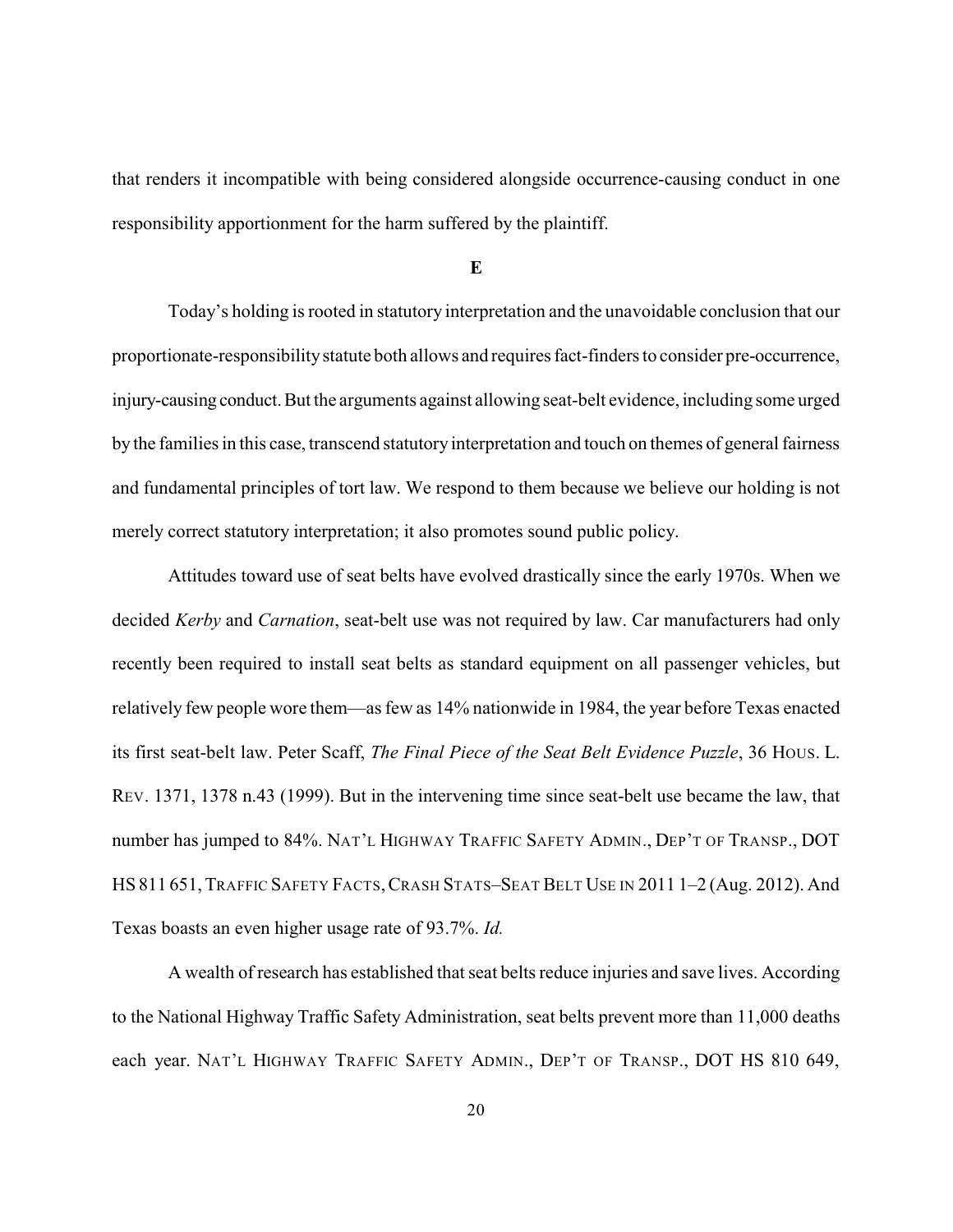PRIMARY ENFORCEMENT SAVES LIVES-THE CASE FOR UPGRADING SECONDARY SAFETY BELT LAWS 25 (Sept. 2006). And while ejection is "one of the most injurious events that can happen to a person during a crash," seat belts are up to 99% effective at preventing "total ejections." *Id.* The percentage of seat-belt nonuse in fatal accidents is alarming. For example, in 2012, between 48% and 54% of people killed in car accidents were not using seat belts. NAT'L HIGHWAY TRAFFIC SAFETY ADMIN., DEP'T OF TRANSP., DOT HS 812 070, TRAFFIC SAFETY FACTS, 2012 DATA–PASSENGER VEHICLES 4 (Sept. 2014). But we will not belabor the point with statistics. To do so suggests there is still legitimate debate over the propriety of seat-belt use. That debate has long ended. Seat-belt laws are now in effect in every state, and the vast majority of Texans buckle up on a regular basis. Yet until today a contradictory legal system punished seat-belt nonuse with criminal citations while allowing plaintiffs in civil lawsuits to benefit from juries' ignorance of their misconduct.

Perhaps the most common argument against seat-belt evidence is one we have already addressed—that the failure to use a seat belt does not *cause* an accident, and it is those who cause accidents who should pay. But as we have pointed out, our legal system now takes a broader view toward assigning responsibility for a plaintiff's damages. So although this argument points out a logical distinction between occurrence-causing and injury-causing conduct, it engages a debate the Legislature has settled—the distinction does not immunize a plaintiff from his own injury-causing conduct.

Some argue that admitting seat-belt evidence violates the principle that a plaintiff is not required to anticipate the negligent or unlawful conduct of another. *See Humble Oil & Refining Co. v. Martin*, 222 S.W.2d 995, 1001 (Tex. 1949) (noting the "general axiom that a person is not bound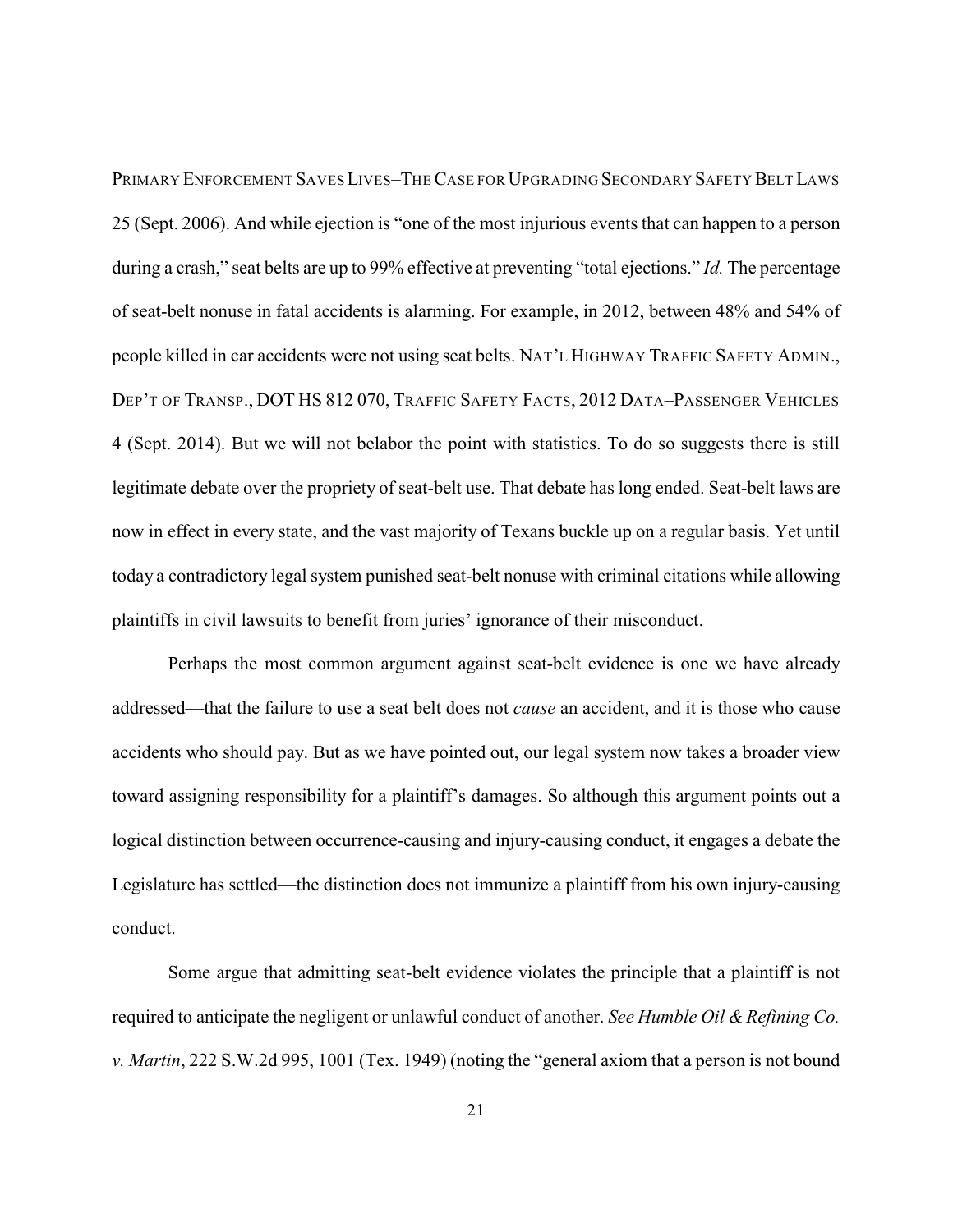to anticipate the negligence of others"). But this has never been a steadfast rule of tort law. Rather, it is a guiding principle the law has balanced with the duty everyone has to guard against foreseeable risks—a duty that has been recognized at least since *Palsgraf v. Long Island R. Co.*, 162 N.E. 99 (N.Y. 1928). *See also The Kroger Co. v. Keng*, 23 S.W.3d 347, 351 (Tex. 2000) ("Contributory negligence contemplates an injured person's failure to use ordinary care in regard to his or her own safety."). We have consistently held that foreseeability turns on existence of a general danger, not awareness of the exact sequence of events that produces the harm. *See, e.g.*, *Mellon Mortg. Co. v. Holder*, 5 S.W.3d 654, 655 (Tex. 1999) (collecting cases). The general danger of driving is obvious to everyone. The NHTSA reports that in 2012, the most recent year for which data is available, nearlyten million passenger-vehicle accidents occurred, causinginjuries to two million people—and these numbers encompass only accidents reported to police. NAT'L HIGHWAY TRAFFIC SAFETY ADMIN., DEP'T OF TRANSP., DOT HS 812 070, TRAFFIC SAFETY FACTS, 2012 DATA–PASSENGER VEHICLES 1 (Sept. 2014). From the rural Texan who braves harrowing two-lane highways to the urban commuter who plans his route to avoid daily accident-related congestion, the dangers of driving are ubiquitous. So when it comes to foreseeing the general hazard of automobile travel, "[t]here is nothing to anticipate; the negligence of other motorists is omnipresent." *Law v. Superior Court*, 755 P.2d 1135, 1141 (Ariz. 1988). Indeed, by enacting seat-belt laws, the Legislature has required motorists to anticipate the negligence of others.

Finally, some insist that admitting seat-belt evidence provides a windfall for defendants who will be relieved of paying the full damages caused by their negligence. But the reverse is equally arguable—a plaintiff whose injuries were exacerbated by failure to use a seat belt benefits from the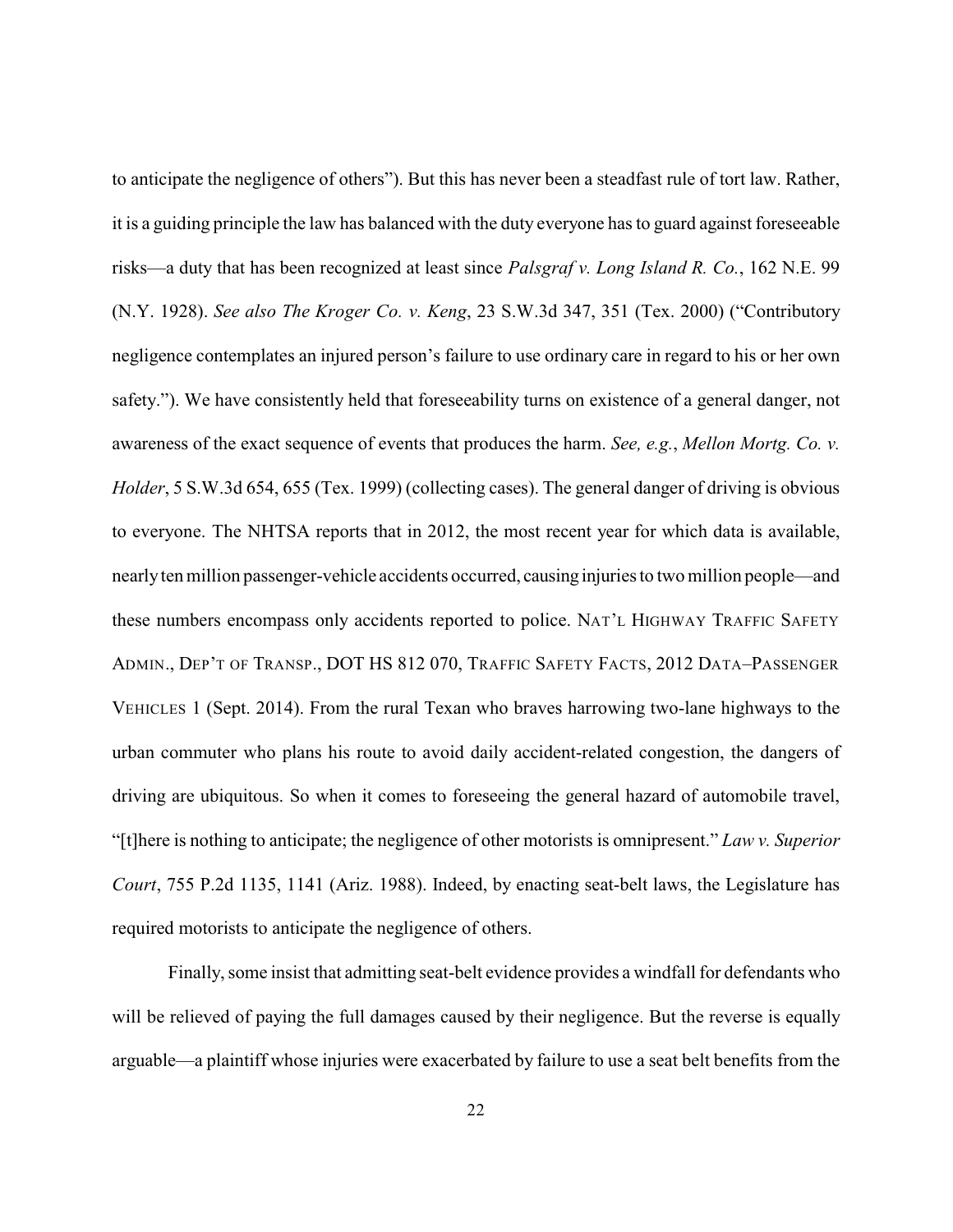jury's ignorance of his own conduct. The result is certainly an oddity: the unbelted plaintiff is likely to be punished with a criminal citation carrying a monetary fine from the police officer investigating the accident, but in the civil courtroom his illegal conduct will be rewarded by monetary compensation. There are no windfalls under the rule we announce today. Even when trial courts properly admit seat-belt evidence, defendants will still be held liable for the damages they caused, but not the injuries the plaintiff caused by not using a seat belt.

#### **IV**

The families argue we need not reconsider the seat-belt evidence prohibition in *Carnation* because without Dr. Funk's injury-causation testimony, excluded on *Robinson* grounds, Nabors has no evidence the plaintiffs' failure to use seat belts caused their injuries or the lone fatality. Nabors argues the jury could have inferred injury causation from other evidence even without the excluded expert testimony. Specifically, Nabors suggests ejection itself gives rise to a reasonable inference that the occupant was unbelted, and that Dr. Funk's "biomechanical testimony" alone would have established the plaintiffs "would not have been flung around inside—nor ejected from—the Suburban if they had been wearing their seat belts."

The trial court relied on our precedent in prohibiting seat-belt evidence but insisted it would have struck Dr. Funk's injury-causation testimony on *Robinson* grounds even if seat-belt evidence were allowed. Nabors argued to the court of appeals that the trial court abused its discretion in excluding Dr. Funk's injury-causation testimony, but the court of appeals affirmed the trial court's judgment solely on the ground that seat-belt evidence was properly excluded. It did not address the independent *Robinson* issues.